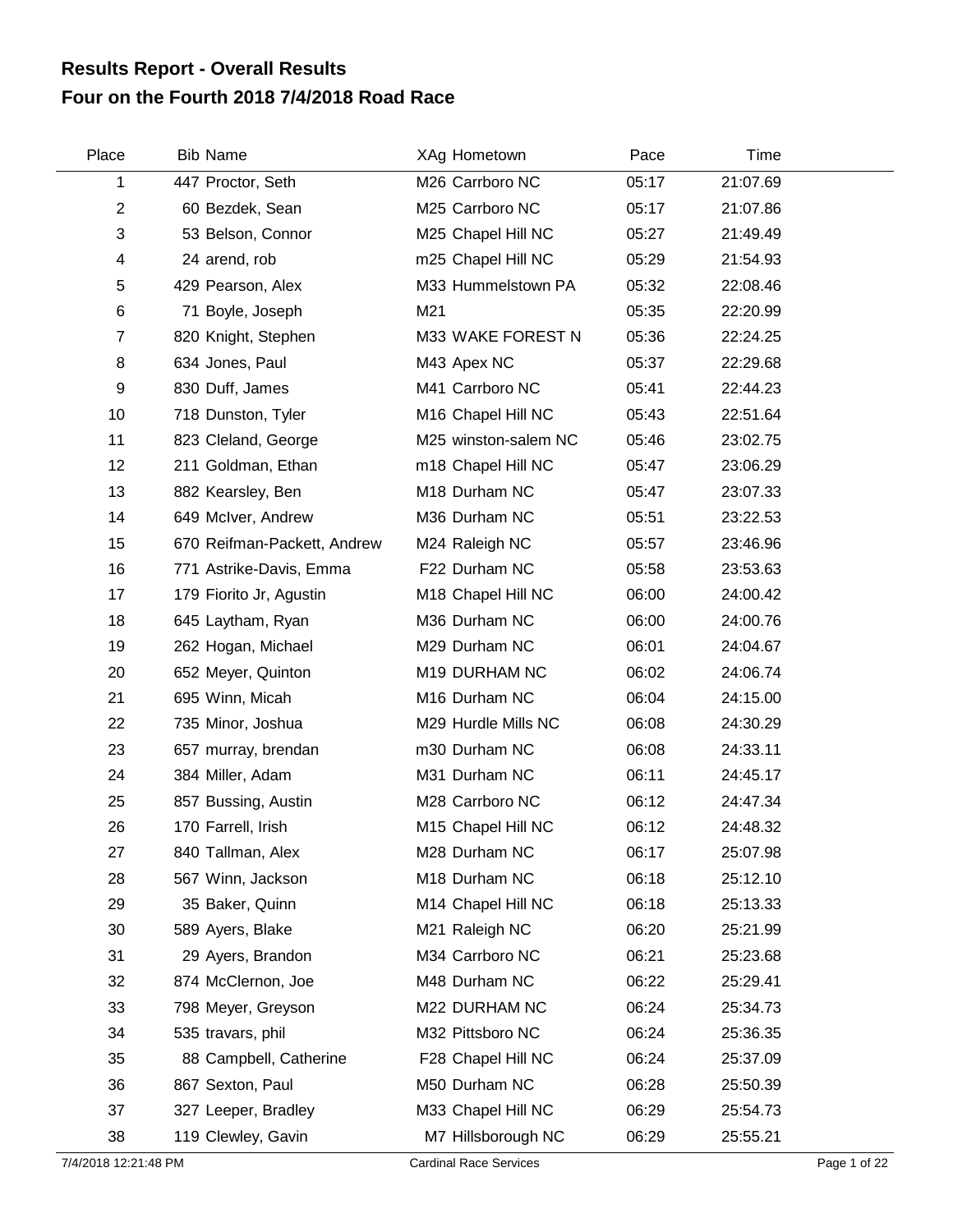| Place | <b>Bib Name</b>         | XAg Hometown        | Pace  | Time     |  |
|-------|-------------------------|---------------------|-------|----------|--|
| 39    | 584 Alabanza, Anginelle | F25 Chapel Hill NC  | 06:29 | 25:55.26 |  |
| 40    | 724 Grummon, Anna       | F28 Carrboro NC     | 06:29 | 25:56.31 |  |
| 41    | 641 Lam, Yik            | M37 Carrboro NC     | 06:32 | 26:06.29 |  |
| 42    | 341 Lowry, Joshua       | M40 Morrisville NC  | 06:32 | 26:07.32 |  |
| 43    | 848 Oropeza, Alex       | M13 Houston TX      | 06:32 | 26:07.69 |  |
| 44    | 413 Nickodem, Kevin     | M61 Chapel Hill NC  | 06:32 | 26:07.73 |  |
| 45    | 260 Hogan, Conor        | M26 Raleigh NC      | 06:33 | 26:12.86 |  |
| 46    | 495 Slade, Gary         | M59 Chapel Hill NC  | 06:36 | 26:23.55 |  |
| 47    | 118 Clewley, Derek      | M44 Hillsborough NC | 06:37 | 26:29.28 |  |
| 48    | 474 Sanoff, Scott       | M45 Chapel Hill NC  | 06:38 | 26:32.00 |  |
| 49    | 342 MacKay, Douglas     | M39 Carrboro NC     | 06:39 | 26:34.34 |  |
| 50    | 37 Barbari, Gary        | M59 RALEIGH NC      | 06:39 | 26:36.98 |  |
| 51    | 607 Cohen, Rachel       | F28 Durham NC       | 06:40 | 26:40.88 |  |
| 52    | 313 Knepper, Wesley     | M34 Carrboro NC     | 06:44 | 26:57.05 |  |
| 53    | 908 Curley, Andrew      | M36 Carrboro NC     | 06:45 | 27:00.00 |  |
| 54    | 808 Bazemore, Meredith  | F42 Chapel Hill NC  | 06:46 | 27:05.83 |  |
| 55    | 585 Althouse, Owen      | M16 Chapel Hill NC  | 06:49 | 27:16.16 |  |
| 56    | 906 Reid, Eric          | M45 Chapel Hill NC  | 06:49 | 27:16.64 |  |
| 57    | 569 Wodarski, Miranda   | F26 Chapel Hill NC  | 06:50 | 27:19.12 |  |
| 58    | 283 James, Ted          | M32 Carrboro NC     | 06:50 | 27:20.84 |  |
| 59    | 764 Richardson, Natalie | F20 Chapel Hill NC  | 06:51 | 27:23.71 |  |
| 60    | 353 Manz, Mark          | M32 Durham NC       | 06:52 | 27:27.49 |  |
| 61    | 90 Carr, Robert         | M30 Chapel Hill NC  | 06:53 | 27:31.65 |  |
| 62    | 554 Weed, Ronnie        | M43 DURHAM NC       | 06:54 | 27:34.51 |  |
| 63    | 526 terry, samantha     | f28 Durham NC       | 06:54 | 27:35.56 |  |
| 64    | 485 Seider, Christopher | M41 Chapel Hill NC  | 06:54 | 27:36.16 |  |
| 65    | 841 Flowers, Stephanie  | F32 Durham NC       | 06:56 | 27:44.10 |  |
| 66    | 322 LAUZIER, DAVID      | M20 Wilmington NC   | 06:56 | 27:44.15 |  |
| 67    | 319 Langer, Lee         | M36 Chapel Hill NC  | 06:57 | 27:46.23 |  |
| 68    | 600 Carter, Tony        | M34 Chapel Hill NC  | 06:58 | 27:50.04 |  |
| 69    | 112 chu, jennifer       | f34 Chapel Hill NC  | 06:58 | 27:50.57 |  |
| 70    | 598 Carico, Zach        | M30 Chapel Hill NC  | 06:58 | 27:51.09 |  |
| 71    | 899 Leivers, Martin     | M43 DURHAM NC       | 06:59 | 27:56.01 |  |
| 72    | 609 Cordova, Anna       | F33 Durham NC       | 06:59 | 27:56.18 |  |
| 73    | 308 Kiley, Kevin        | M30 DURHAM NC       | 07:00 | 28:00.97 |  |
| 74    | 892 Edwards, Matthew    | M40 Chapel Hill NC  | 07:01 | 28:02.49 |  |
| 75    | 279 Hussey, Jon         | M56 Chapel Hill NC  | 07:04 | 28:14.14 |  |
| 76    | 41 Barritt, Millie      | F42 Chapel Hill NC  | 07:04 | 28:14.43 |  |
| 77    | 132 Couper, David       | M63 Chapel Hill NC  | 07:04 | 28:15.78 |  |
| 78    | 733 McIver, Lindsey     | F36 Durham NC       | 07:04 | 28:17.03 |  |
| 79    | 241 Hassin, Bryan       | M39 Chapel Hill NC  | 07:05 | 28:21.01 |  |
|       |                         |                     |       |          |  |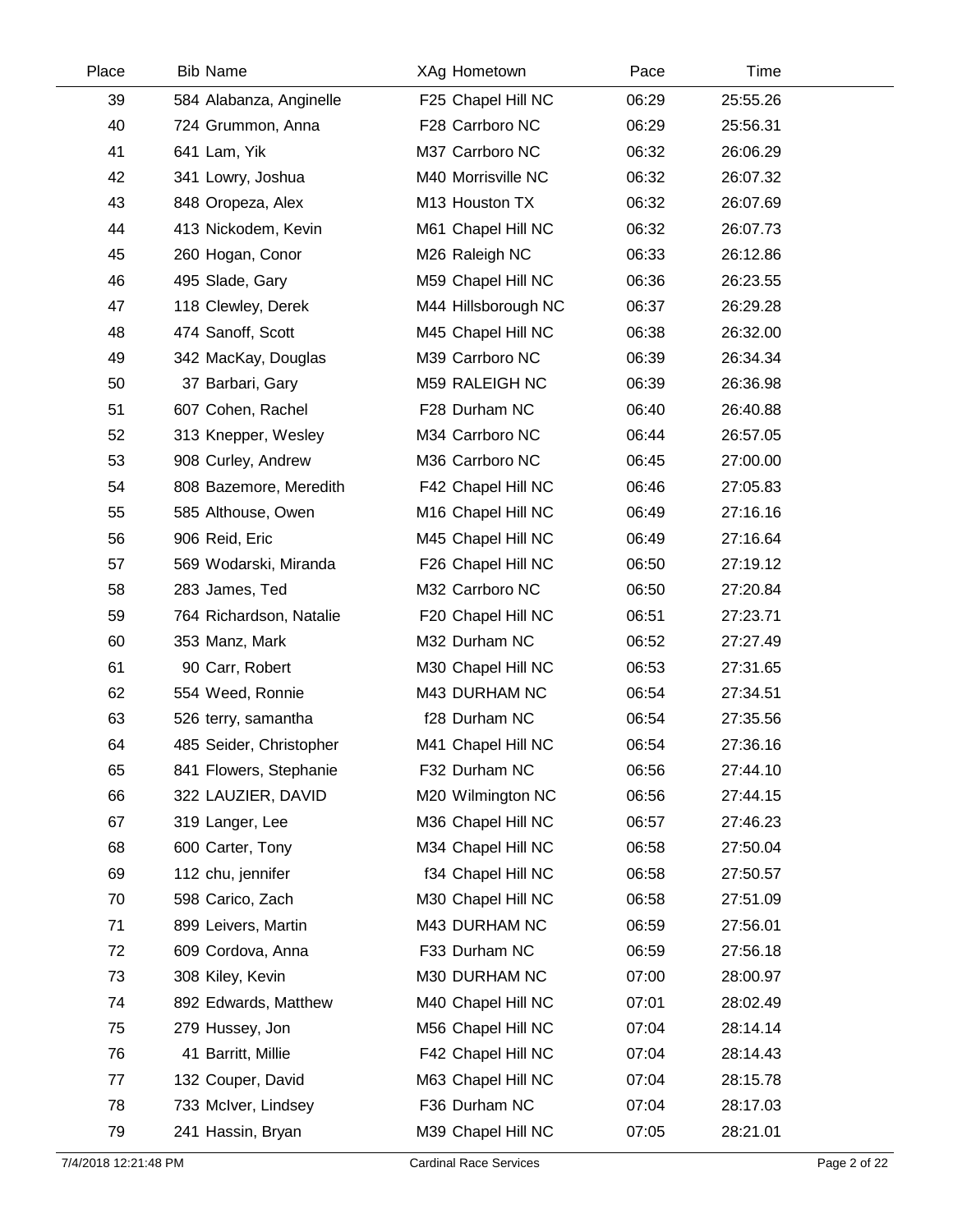| Place | <b>Bib Name</b>         | XAg Hometown        | Pace  | Time     |  |
|-------|-------------------------|---------------------|-------|----------|--|
| 80    | 247 Hecker, Lisa        | F42 Mebane NC       | 07:07 | 28:27.95 |  |
| 81    | 246 Hecker, Brad        | M47 Mebane NC       | 07:07 | 28:29.23 |  |
| 82    | 773 Espenschied, Scott  | M30 DURHAM NC       | 07:09 | 28:36.27 |  |
| 83    | 630 Hensel, Douglas     | M45 Durham NC       | 07:10 | 28:38.58 |  |
| 84    | 707 Chambless, Della    | F48 Chapel Hill NC  | 07:11 | 28:42.72 |  |
| 85    | 324 Lavin, Stacy        | F42 DURHAM NC       | 07:11 | 28:45.84 |  |
| 86    | 314 Knight, Rodney      | M57 Chapel Hill NC  | 07:12 | 28:47.07 |  |
| 87    | 256 Hill, Laura         | F44 Chapel Hill NC  | 07:12 | 28:48.27 |  |
| 88    | 298 Kast, Maximilian    | M38 Chapel Hill NC  | 07:13 | 28:52.81 |  |
| 89    | 802 Pendergraph, James  | M65 Hillsborough NC | 07:14 | 28:55.02 |  |
| 90    | 154 DeMasi, Nicholas    | M15 Chapel Hill NC  | 07:14 | 28:56.84 |  |
| 91    | 26 Astrachan, Owen      | M62 Chapel Hill NC  | 07:15 | 28:59.09 |  |
| 92    | 575 Worthington, Arthur | M27 Chapel Hill NC  | 07:16 | 29:03.34 |  |
| 93    | 850 Nieman, Jeffrey     | M41 Chapel Hill NC  | 07:16 | 29:04.58 |  |
| 94    | 791 Drown, Matthew      | M33 Durham NC       | 07:17 | 29:06.40 |  |
| 95    | 55 Berreth, Jack        | M12 Carrboro NC     | 07:17 | 29:06.90 |  |
| 96    | 562 Wiggs, Brian        | M35 Carrboro NC     | 07:17 | 29:08.91 |  |
| 97    | 701 Allyne, Kristin     | F57 Chapel Hill NC  | 07:17 | 29:08.99 |  |
| 98    | 704 burke, caitlin      | F <sub>28</sub>     | 07:18 | 29:10.82 |  |
| 99    | 467 Ruff, Sarah         | F39 Chapel Hill NC  | 07:18 | 29:12.79 |  |
| 100   | 457 Rice, Gary          | M58 Mebane NC       | 07:19 | 29:14.76 |  |
| 101   | 266 Hoole, Brunson      | M51 Chapel Hill NC  | 07:21 | 29:24.77 |  |
| 102   | 706 Cardoso, Brenda     | F23 Cary NC         | 07:21 | 29:25.52 |  |
| 103   | 860 Michael, Blake      | M32 Durham NC       | 07:24 | 29:35.34 |  |
| 104   | 213 Gordon, Max         | M31 Durham NC       | 07:24 | 29:35.95 |  |
| 105   | 437 Plenge, Megan       | F36 Carrboro NC     | 07:24 | 29:36.59 |  |
| 106   | 285 Jaspers, Ilona      | F49 Carrboro NC     | 07:24 | 29:36.78 |  |
| 107   | 443 Prabucki, Bernard   | M56 Carrboro NC     | 07:25 | 29:40.13 |  |
| 108   | 563 Wileman, Martin     | M49 Hillsborough NC | 07:25 | 29:41.74 |  |
| 109   | 303 Kay, Melissa        | F39 Hillsborough NC | 07:26 | 29:42.19 |  |
| 110   | 202 Giombi, Kristen     | F32 Raleigh NC      | 07:26 | 29:45.61 |  |
| 111   | 259 Hoerger, Tom        | M59 Chapel Hill NC  | 07:27 | 29:48.29 |  |
| 112   | 673 Rowland, Andrew     | M32 Durham NC       | 07:28 | 29:53.69 |  |
| 113   | 687 Wade, Zoe           | F14 Hillsborough NC | 07:28 | 29:53.89 |  |
| 114   | 214 Gordon, Victor      | M41 Durham NC       | 07:29 | 29:55.60 |  |
| 115   | 800 Meyer, Truman       | M16 DURHAM NC       | 07:30 | 29:58.56 |  |
| 116   | 389 Min, Nicholas       | M15 Chapel Hill NC  | 07:30 | 29:59.41 |  |
| 117   | 815 Paul, Eric          | M60 Carrboro NC     | 07:30 | 30:01.43 |  |
| 118   | 237 harris, william     | m42 Pittsboro NC    | 07:32 | 30:09.78 |  |
| 119   | 306 Kelley, Lucas       | M27 Raleigh NC      | 07:34 | 30:14.32 |  |
| 120   | 57 Berreth, Todd        | M49 Carrboro NC     | 07:34 | 30:17.48 |  |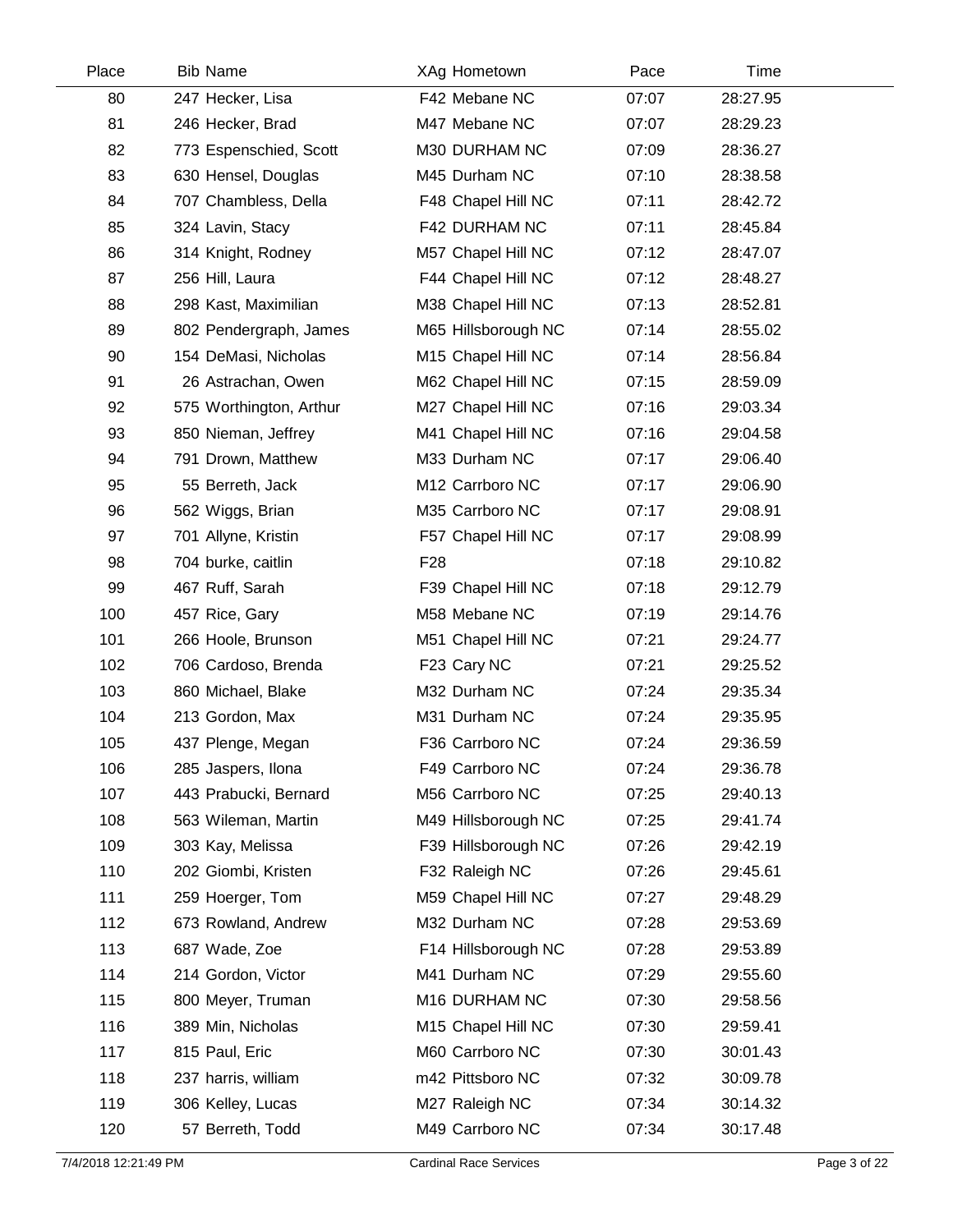| Place | <b>Bib Name</b>         | XAg Hometown        | Pace  | Time     |  |
|-------|-------------------------|---------------------|-------|----------|--|
| 121   | 454 Rees, John          | M58 Chapel Hill NC  | 07:35 | 30:18.37 |  |
| 122   | 23 Applefield, Drew     | M39 Carrboro NC     | 07:35 | 30:19.81 |  |
| 123   | 756 Jass, Theo          | M29 Cary NC         | 07:35 | 30:19.92 |  |
| 124   | 133 Coward, Will        | M44 DURHAM NC       | 07:36 | 30:22.20 |  |
| 125   | 138 Critcher, Addie     | F29 Durham NC       | 07:37 | 30:26.77 |  |
| 126   | 58 Bevilacqua, Ariana   | F27 Durham NC       | 07:37 | 30:29.67 |  |
| 127   | 537 Trout, Susan        | F44 Chapel Hill NC  | 07:38 | 30:33.98 |  |
| 128   | 91 Carreiro, Chad       | M14 Pittsboro NC    | 07:39 | 30:34.17 |  |
| 129   | 126 Conner, Michelle    | F43 Raleigh NC      | 07:39 | 30:34.84 |  |
| 130   | 777 Lambropoulos, Yanni | M52 Durham NC       | 07:39 | 30:34.92 |  |
| 131   | 699 Younts, JoAnna      | F50 Chapel Hill NC  | 07:40 | 30:41.80 |  |
| 132   | 853 Guiteras, Andrew    | M40 Chapel Hill NC  | 07:41 | 30:45.58 |  |
| 133   | 287 jhaveri, ravi       | M47 DURHAM NC       | 07:42 | 30:46.34 |  |
| 134   | 380 Merron, Jeff        | M56 Chapel Hill NC  | 07:43 | 30:50.19 |  |
| 135   | 734 McLane, Breanna     | F25 Raleigh NC      | 07:43 | 30:50.57 |  |
| 136   | 194 Garcia, Jamie       | F26 DURHAM NC       | 07:43 | 30:53.11 |  |
| 137   | 888 Windham, Scott      | M47 Chapel Hill NC  | 07:44 | 30:54.57 |  |
| 138   | 623 Gordek, Harper      | M40 Chapel Hill NC  | 07:44 | 30:55.73 |  |
| 139   | 49 Bedford, Lindsay     | F35 Chapel Hill NC  | 07:44 | 30:57.45 |  |
| 140   | 178 Fiorito, Teresa     | F15 Chapel Hill NC  | 07:45 | 30:59.00 |  |
| 141   | 615 Dod, Benjamin       | M18 Durham NC       | 07:45 | 30:59.49 |  |
| 142   | 199 Gibson, Mary Lee    | F25 Durham NC       | 07:45 | 31:00.31 |  |
| 143   | 396 Montelli, Nicholas  | M25 Mebane NC       | 07:45 | 31:01.00 |  |
| 144   | 617 duncan, richard     | M52 Chapel Hill NC  | 07:46 | 31:02.60 |  |
| 145   | 282 James, Hailey       | F32 Carrboro NC     | 07:46 | 31:03.06 |  |
| 146   | 162 Edwards, Kevin      | M44 Hillsborough NC | 07:46 | 31:03.63 |  |
| 147   | 278 Huppert, David      | M40 Carrboro NC     | 07:46 | 31:04.31 |  |
| 148   | 778 Shelnutt, Gary      | M56 Durham NC       | 07:46 | 31:05.35 |  |
| 149   | 395 montelli, john      | M59 Mebane NC       | 07:47 | 31:06.77 |  |
| 150   | 480 Schmidt, Blaine     | m51 Chapel Hill NC  | 07:47 | 31:07.14 |  |
| 151   | 393 Mitchell, Roger     | M68 Carrboro NC     | 07:47 | 31:09.54 |  |
| 152   | 19 Amsbary, Jessica     | F39 Chapel Hill NC  | 07:48 | 31:12.06 |  |
| 153   | 487 Seils, Damon        | M45 Carrboro NC     | 07:48 | 31:13.04 |  |
| 154   | 359 Matti, Michael      | M60 Durham NC       | 07:49 | 31:14.30 |  |
| 155   | 715 Denniston, Charliss | F31 RALEIGH NC      | 07:49 | 31:14.83 |  |
| 156   | 821 Lane, Kelli         | F30 WAKE FOREST N   | 07:49 | 31:17.46 |  |
| 157   | 489 Shelton, Ken        | M61 Chapel Hill NC  | 07:49 | 31:17.48 |  |
| 158   | 696 wolf, sara          | F49 Chapel Hill NC  | 07:49 | 31:17.74 |  |
| 159   | 801 Eaddy, John         | M34 Raleigh NC      | 07:51 | 31:24.24 |  |
| 160   | 113 Church, Rachel      | F36 Raleigh NC      | 07:51 | 31:24.72 |  |
| 161   | 714 Croxson, Conner     | F24 Durham NC       | 07:52 | 31:26.24 |  |
|       |                         |                     |       |          |  |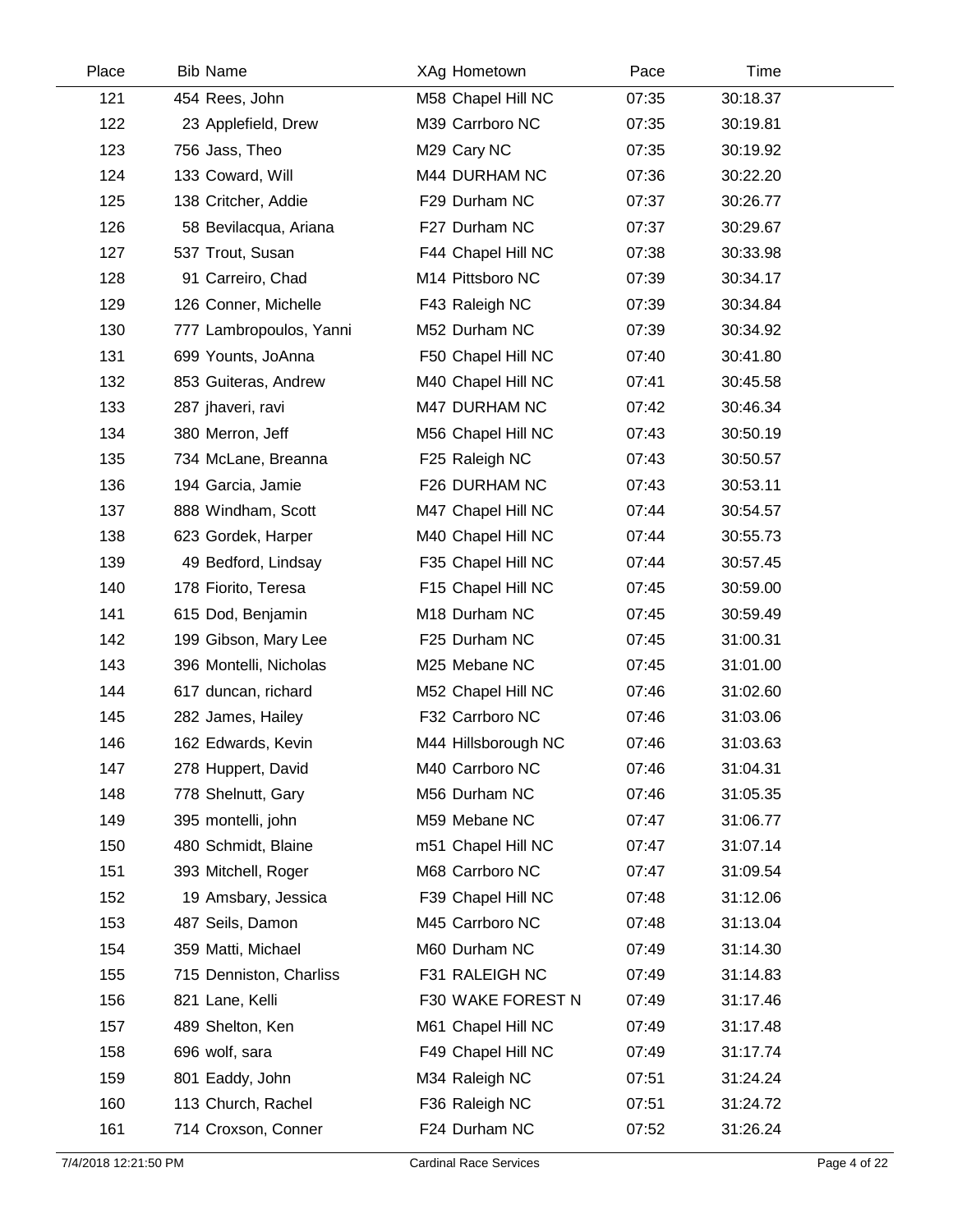| Place | <b>Bib Name</b>          | XAg Hometown           | Pace  | Time     |  |
|-------|--------------------------|------------------------|-------|----------|--|
| 162   | 669 Ramsden, Madeline    | F15 Chapel Hill NC     | 07:52 | 31:29.66 |  |
| 163   | 708 Clay, Anna Katherine | F38 Charlottesville VA | 07:53 | 31:30.43 |  |
| 164   | 700 Allcott, Hunt        | M37 Carrboro NC        | 07:55 | 31:40.40 |  |
| 165   | 329 Li, Sylvia           | F31 Durham NC          | 07:56 | 31:42.09 |  |
| 166   | 62 Bigler, Roy           | M50 Siler City NC      | 07:57 | 31:46.75 |  |
| 167   | 650 McLane, Patrick      | M27 Raleigh NC         | 07:58 | 31:50.69 |  |
| 168   | 249 Hess, John           | M41 Chapel Hill NC     | 08:00 | 32:01.53 |  |
| 169   | 48 Bedford, James        | M32 Chapel Hill NC     | 08:01 | 32:03.52 |  |
| 170   | 788 Stifler, Lisa        | F39 DURHAM NC          | 08:01 | 32:04.90 |  |
| 171   | 195 Gardner, Joanne      | F63 Chapel Hill NC     | 08:01 | 32:05.90 |  |
| 172   | 6 Adams, Jackson         | M13 Pittsboro NC       | 08:02 | 32:06.41 |  |
| 173   | 604 Cheetah, Teddy       | M39 Chapel Hill NC     | 08:02 | 32:06.44 |  |
| 174   | 523 Taus, Patrick        | M31 Chapel Hill NC     | 08:02 | 32:07.25 |  |
| 175   | 819 Cotton, Michael      | M16 Chapel Hill NC     | 08:02 | 32:09.28 |  |
| 176   | 583 Zolotor, Adam        | M47 Carrboro NC        | 08:03 | 32:10.58 |  |
| 177   | 7 Adams, Jennifer        | F42 Pittsboro NC       | 08:03 | 32:11.97 |  |
| 178   | 879 Barnes, Dwight       | M42 Cary NC            | 08:04 | 32:14.14 |  |
| 179   | 873 DiFiore, Julia       | F27 Carrboro NC        | 08:04 | 32:15.69 |  |
| 180   | 139 Crockett, Jason      | M41 DURHAM NC          | 08:04 | 32:16.48 |  |
| 181   | 712 Cowell, Abby         | F14 Apex NC            | 08:05 | 32:18.96 |  |
| 182   | 455 Rhoads, Donald       | M45 Durham NC          | 08:05 | 32:20.09 |  |
| 183   | 713 Cowell, Jason        | M43 Apex NC            | 08:05 | 32:20.15 |  |
| 184   | 797 Wallace, Duncan      | M63 GRAHAM NC          | 08:06 | 32:22.04 |  |
| 185   | 108 Chilton, Paul        | M44 Efland NC          | 08:06 | 32:23.06 |  |
| 186   | 492 Shilling, Michael    | M58 Durham NC          | 08:06 | 32:23.34 |  |
| 187   | 816 Cotton, Christine    | F52 Chapel Hill NC     | 08:06 | 32:23.79 |  |
| 188   | 248 Herrick, Jeffrey     | M45 Carrboro NC        | 08:07 | 32:26.46 |  |
| 189   | 736 Minor, Katherine     | F27 Hurdle Mills NC    | 08:07 | 32:29.74 |  |
| 190   | 50 Beesley, Glen         | M42 Chapel Hill NC     | 08:08 | 32:30.35 |  |
| 191   | 305 Kelley, Emma         | F26 Raleigh NC         | 08:08 | 32:33.01 |  |
| 192   | 135 Cox, Jackson         | M29 Chapel Hill NC     | 08:09 | 32:34.97 |  |
| 193   | 218 Graham, Nicholas     | M45 Carrboro NC        | 08:09 | 32:36.32 |  |
| 194   | 529 Thomas, Jody         | M47 Chapel Hill NC     | 08:09 | 32:37.49 |  |
| 195   | 766 Kmiec, Harry         | M19 Chapel Hill NC     | 08:10 | 32:39.70 |  |
| 196   | 754 Berger, Casey        | F30 Carrboro NC        | 08:10 | 32:41.49 |  |
| 197   | 846 Bowman, Natalie      | F40 Chapel Hill NC     | 08:11 | 32:42.11 |  |
| 198   | 663 Poitras, Ellie       | F12 Pittsboro NC       | 08:11 | 32:43.22 |  |
| 199   | 551 Weaver, Chris        | M49 Carrboro NC        | 08:11 | 32:43.86 |  |
| 200   | 144 Davis, Calvin        | M16 Bahama NC          | 08:11 | 32:45.17 |  |
| 201   | 587 Armstrong, Mike      | M58 Chapel Hill NC     | 08:12 | 32:49.84 |  |
| 202   | 688 Wasser, Bradley      | M28 Durham NC          | 08:13 | 32:50.53 |  |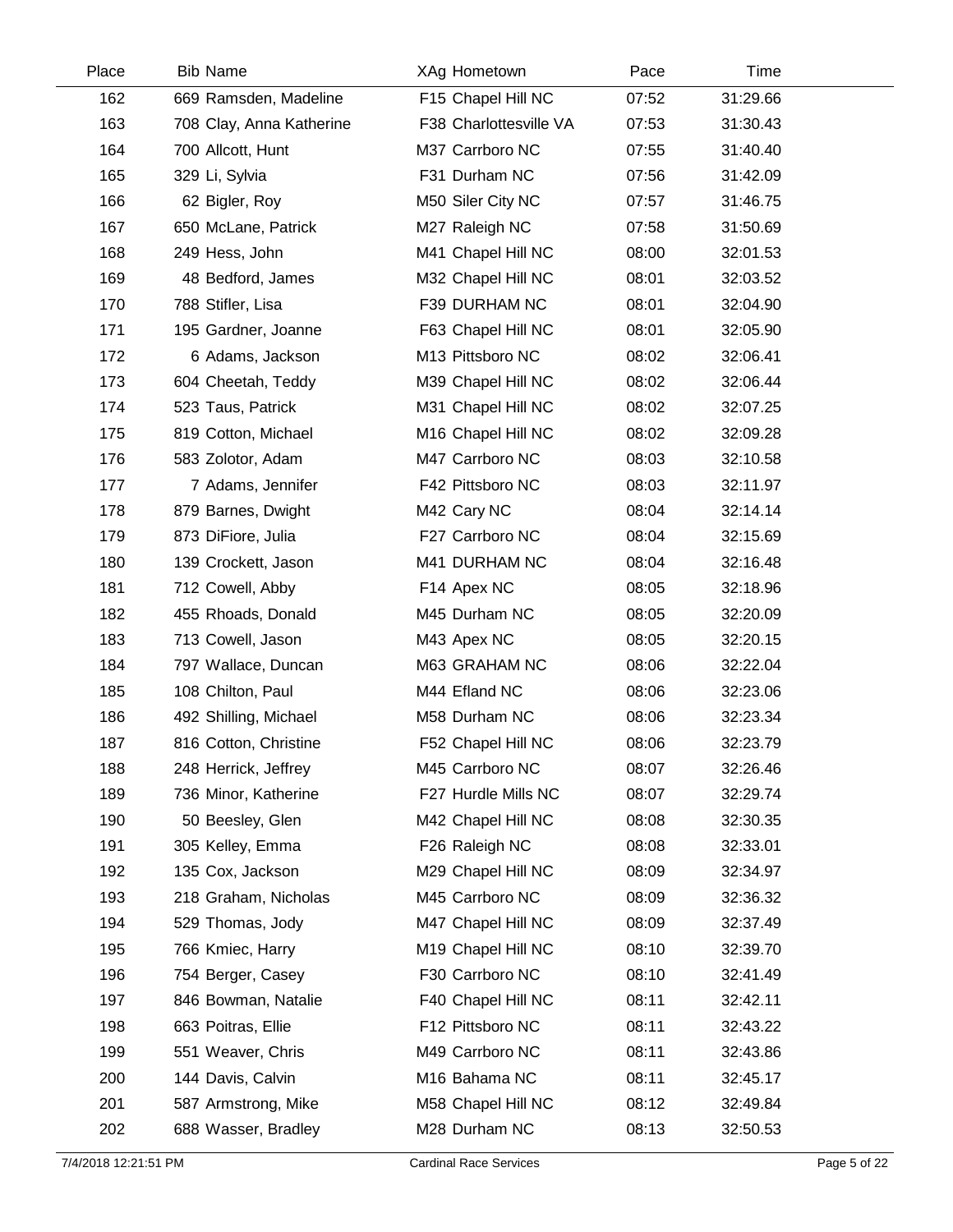| Place | <b>Bib Name</b>         | XAg Hometown        | Pace  | Time     |  |
|-------|-------------------------|---------------------|-------|----------|--|
| 203   | 120 Cloke, Gordon       | M53                 | 08:14 | 32:54.04 |  |
| 204   | 795 Sharp, Elizabeth    | F39 Chapel Hill NC  | 08:14 | 32:54.68 |  |
| 205   | 418 Ollila, Mary        | F53 Chapel Hill NC  | 08:14 | 32:55.01 |  |
| 206   | 189 Frosina, Thomas     | M55 Leesburg VA     | 08:14 | 32:55.73 |  |
| 207   | 544 vaught, michael     | M60 Chapel Hill NC  | 08:15 | 33:00.06 |  |
| 208   | 690 Weinberg, Richard   | M71 Durham NC       | 08:15 | 33:00.75 |  |
| 209   | 577 Yoder, Jason        | M45 Carrboro NC     | 08:16 | 33:03.33 |  |
| 210   | 177 Fiorito, Agustin    | M47 Chapel Hill NC  | 08:17 | 33:08.16 |  |
| 211   | 82 Bryson, Andrew       | M30 Pittsboro NC    | 08:17 | 33:09.95 |  |
| 212   | 614 Dempsey, Molly      | f56 Chapel Hill NC  | 08:20 | 33:19.70 |  |
| 213   | 74 Brentz, David        | M33 Chapel Hill NC  | 08:20 | 33:20.20 |  |
| 214   | 865 Husen, Jeffrey      | M54 Hillsborough NC | 08:20 | 33:20.86 |  |
| 215   | 891 Fried, Mike         | M49                 | 08:20 | 33:21.18 |  |
| 216   | 110 Chiti, Melissa      | F52 Durham NC       | 08:21 | 33:22.33 |  |
| 217   | 698 Worsnip, Alex       | M30 Carrboro NC     | 08:21 | 33:25.13 |  |
| 218   | 527 Thomas, Courtney    | M41 Chapel Hill NC  | 08:21 | 33:25.35 |  |
| 219   | 674 Russell, Matt       | M35 DURHAM NC       | 08:22 | 33:27.71 |  |
| 220   | 519 Swiggett, Nathan    | M38 Durham NC       | 08:24 | 33:34.43 |  |
| 221   | 592 Blanks, Jessica     | F21 Chapel Hill NC  | 08:24 | 33:34.49 |  |
| 222   | 92 Carreiro, Mike       | M48 Pittsboro NC    | 08:26 | 33:42.33 |  |
| 223   | 365 McElhinney, Erica   | F <sub>25</sub>     | 08:27 | 33:47.47 |  |
| 224   | 46 bauer, tanja         | f34 Durham NC       | 08:28 | 33:50.66 |  |
| 225   | 472 Salemson, Jeremy    | M49 Chapel Hill NC  | 08:28 | 33:51.24 |  |
| 226   | 419 Olson, Chris        | M53 Chapel Hill NC  | 08:28 | 33:51.35 |  |
| 227   | 81 Bryant, Steph        | F31 Chapel Hill NC  | 08:29 | 33:54.98 |  |
| 228   | 315 Knowles, James      | M15 Durham NC       | 08:30 | 33:58.90 |  |
| 229   | 678 Sparrow, Madeleine  | F13 Chapel Hill NC  | 08:30 | 33:59.04 |  |
| 230   | 276 Hull, Bill          | M54 Hillsborough NC | 08:31 | 34:02.64 |  |
| 231   | 203 Glassbrook, Jason   | M29 Chapel Hill NC  | 08:31 | 34:05.54 |  |
| 232   | 184 Flythe, Jenny       | F41 Chapel Hill NC  | 08:32 | 34:09.38 |  |
| 233   | 552 Weaver, David       | M59 Chapel Hill NC  | 08:33 | 34:10.41 |  |
| 234   | 14 Alexander, John      | M51 Chapel Hill NC  | 08:33 | 34:11.99 |  |
| 235   | 352 Manturuk, Tristan   | M20 Chapel Hill NC  | 08:33 | 34:12.46 |  |
| 236   | 240 Harwell, Jane       | F55 Carrboro NC     | 08:33 | 34:13.85 |  |
| 237   | 832 Wiltberger, Maxwell | M9 Carrboro NC      | 08:34 | 34:16.49 |  |
| 238   | 751 Lachiewicz, Paul    | M66 Chapel Hill NC  | 08:34 | 34:16.76 |  |
| 239   | 264 Holland, Holly      | F56 Chapel Hill NC  | 08:35 | 34:18.70 |  |
| 240   | 390 Min, Sherene        | F46 Chapel Hill NC  | 08:35 | 34:20.46 |  |
| 241   | 844 Council, Olivia     | F27 Cary NC         | 08:36 | 34:22.83 |  |
| 242   | 862 Bell, Neil          | M52 Chapel Hill NC  | 08:37 | 34:27.04 |  |
| 243   | 350 Manturuk, Elizabeth | F18 Chapel Hill NC  | 08:37 | 34:29.73 |  |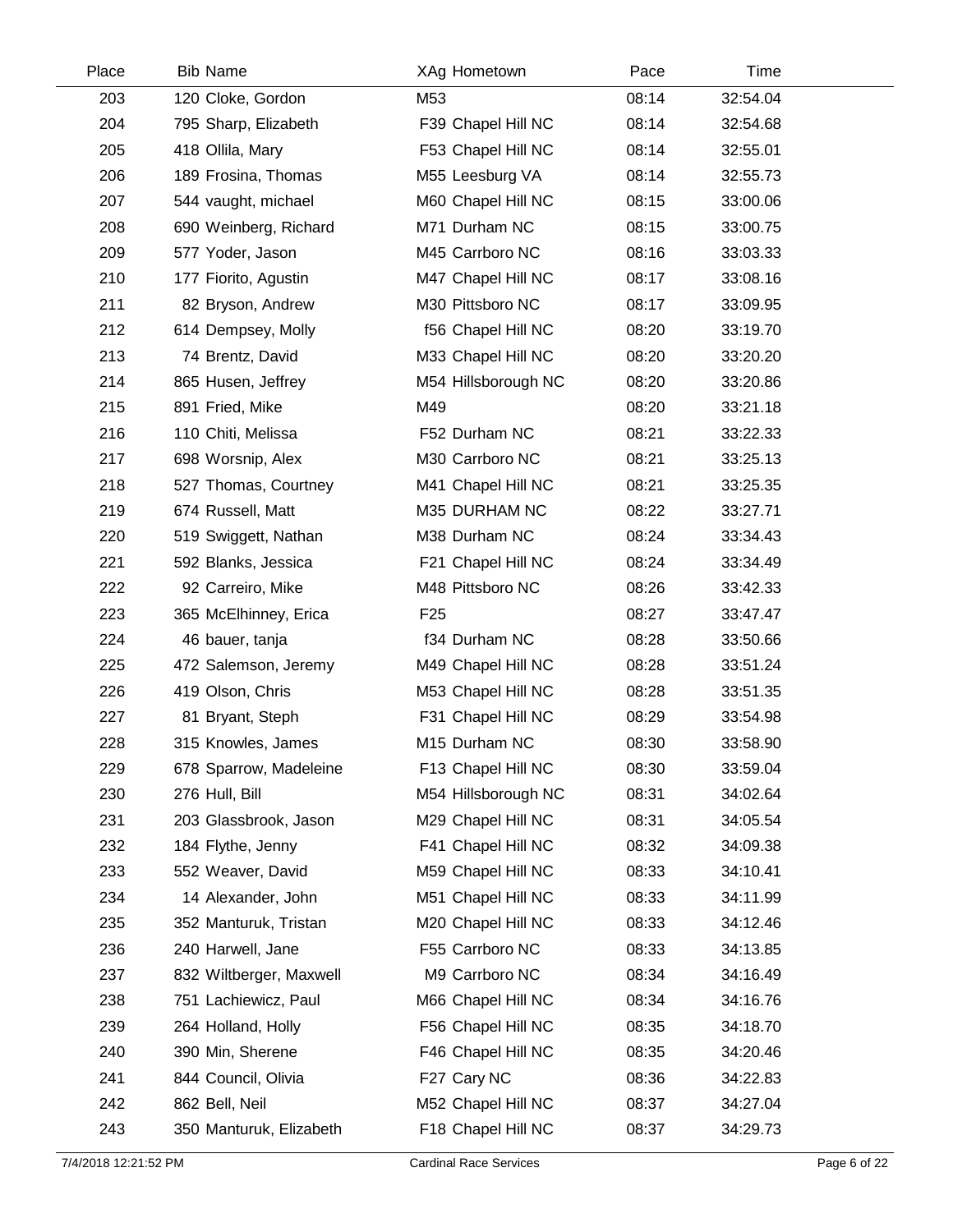| Place | <b>Bib Name</b>           | XAg Hometown                | Pace  | Time     |  |
|-------|---------------------------|-----------------------------|-------|----------|--|
| 244   | 351 Manturuk, Kim         | F46 Chapel Hill NC          | 08:37 | 34:29.86 |  |
| 245   | 638 Kelly, Abby           | F33 Carrboro NC             | 08:38 | 34:32.44 |  |
| 246   | 254 Hill, Dan             | M41 Chapel Hill NC          | 08:38 | 34:32.80 |  |
| 247   | 780 Campos, Austin        | M <sub>10</sub> Carrboro NC | 08:39 | 34:36.94 |  |
| 248   | 54 Berlind, John          | M60 Burlington VT           | 08:39 | 34:37.30 |  |
| 249   | 355 Martini, Jennifer     | F33 Carrboro NC             | 08:40 | 34:38.03 |  |
| 250   | 309 kilpatrick, lauren    | f36 Chapel Hill NC          | 08:40 | 34:41.42 |  |
| 251   | 512 Straub, Magdalena     | F27 Durham NC               | 08:41 | 34:42.28 |  |
| 252   | 781 Campos, David         | M10 Carrboro NC             | 08:41 | 34:44.22 |  |
| 253   | 117 Clewley, Andrea       | F40 Hillsborough NC         | 08:41 | 34:45.51 |  |
| 254   | 711 Cook, Nick            | M25 Durham NC               | 08:42 | 34:48.33 |  |
| 255   | 93 Carroll, Sarah         | F40 Carrboro NC             | 08:42 | 34:48.72 |  |
| 256   | 361 McCarthy, Corrine     | F43 Chapel Hill NC          | 08:42 | 34:49.76 |  |
| 257   | 376 McPherson, Meghan     | F15 Apex NC                 | 08:43 | 34:51.35 |  |
| 258   | 375 McPherson, John       | M47 Apex NC                 | 08:43 | 34:51.56 |  |
| 259   | 379 merritt, kathy        | F64 DURHAM NC               | 08:43 | 34:52.13 |  |
| 260   | 621 French, Robin         | F26 Durham NC               | 08:43 | 34:52.42 |  |
| 261   | 128 Cook, Raymond         | M46 Carrboro NC             | 08:44 | 34:54.77 |  |
| 262   | 555 Wells, Carrow         | F36 Cary NC                 | 08:46 | 35:02.01 |  |
| 263   | 426 Passaro, Annie        | F17 Chapel Hill NC          | 08:46 | 35:02.61 |  |
| 264   | 522 Szymkowski, Mary      | F55 DURHAM NC               | 08:46 | 35:05.25 |  |
| 265   | 70 Bowen, Mimi            | F24 Durham NC               | 08:47 | 35:06.26 |  |
| 266   | 428 Pavuk, Alana          | F35 Hillsborough NC         | 08:47 | 35:08.33 |  |
| 267   | 462 Romanos, Jason        | M47 Durham NC               | 08:47 | 35:08.46 |  |
| 268   | 159 Dye, Nathan           | M17 Chapel Hill NC          | 08:47 | 35:09.60 |  |
| 269   | 749 Zolot, Katie          | F27 Chapel Hill NC          | 08:48 | 35:13.63 |  |
| 270   | 864 Rogers, Jen           | F39 DURHAM NC               | 08:49 | 35:15.50 |  |
| 271   | 605 Chesser, Susan        | F55 Durham NC               | 08:50 | 35:20.33 |  |
| 272   | 636 Kanopoulos, Nichole   | F31 Carrboro NC             | 08:50 | 35:20.93 |  |
| 273   | 812 Mcdonald, Noreen      | F45 Chapel Hill NC          | 08:51 | 35:23.56 |  |
| 274   | 813 Rosenkrantz, Kurt     | M45 Chapel Hill NC          | 08:51 | 35:23.64 |  |
| 275   | 47 Beatty, Brian Gyro     | M54 Hillsborough NC         | 08:51 | 35:24.04 |  |
| 276   | 593 Broo, Kendra          | F35 Chapel Hill NC          | 08:52 | 35:27.45 |  |
| 277   | 420 Orange, Amy           | F46 Hillsborough NC         | 08:52 | 35:27.99 |  |
| 278   | 404 Mullis, Randy         | M58 Carrboro NC             | 08:52 | 35:29.91 |  |
| 279   | 257 Hinton, Glen          | M65                         | 08:53 | 35:30.27 |  |
| 280   | 273 Hudec, Thaddeus       | M10 Chapel Hill NC          | 08:53 | 35:31.84 |  |
| 281   | 475 Sargent, Julia        | F35 Pittsboro NC            | 08:53 | 35:32.01 |  |
| 282   | 226 Gunn, Kevin           | M51 Carrboro NC             | 08:53 | 35:32.25 |  |
| 283   | 748 Williams, Christianna | F54 Chapel Hill NC          | 08:54 | 35:34.82 |  |
| 284   | 63 Binkley, Allison       | F32 Carrboro NC             | 08:55 | 35:38.64 |  |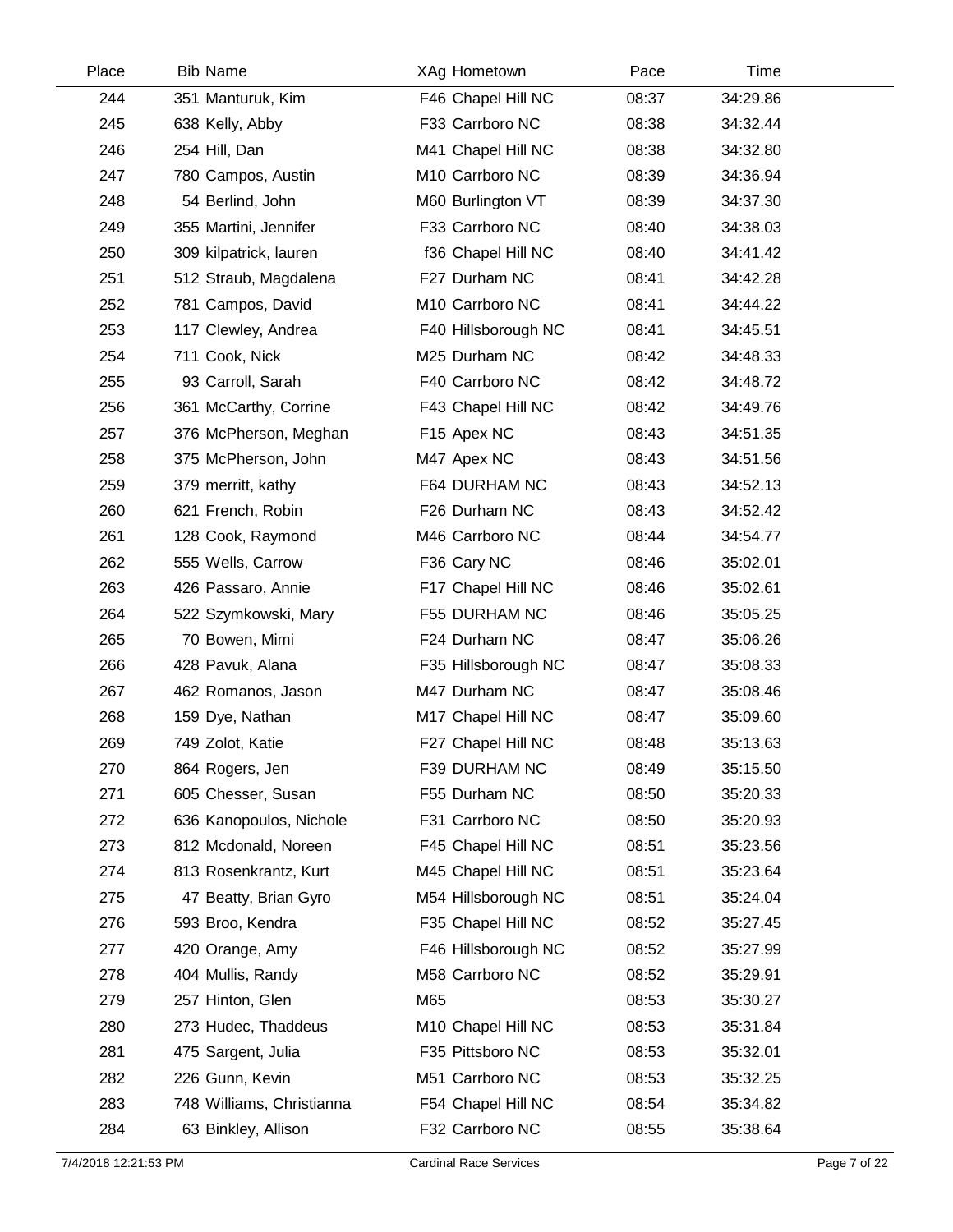| Place | <b>Bib Name</b>          | XAg Hometown        | Pace  | Time     |  |
|-------|--------------------------|---------------------|-------|----------|--|
| 285   | 722 Garoni, Carson       | F47 Chapel Hill NC  | 08:55 | 35:40.00 |  |
| 286   | 86 Byerly, Wesley        | M61 DURHAM NC       | 08:55 | 35:40.10 |  |
| 287   | 530 Thomas, Sonia        | F51 Chapel Hill NC  | 08:55 | 35:40.35 |  |
| 288   | 740 Payne, Julianne      | F33 Durham NC       | 08:55 | 35:40.57 |  |
| 289   | 471 Salas, Carla         | F25 Raleigh NC      | 08:55 | 35:41.66 |  |
| 290   | 863 Clossick, Tina       | F46 Chapel Hill NC  | 08:56 | 35:42.11 |  |
| 291   | 591 Beaver, Melinda      | F37 Durham NC       | 08:56 | 35:45.03 |  |
| 292   | 466 Rossi, Emma          | F42 Chapel Hill NC  | 08:57 | 35:48.88 |  |
| 293   | 761 Crncic, Johnny       | M41 Carrboro NC     | 08:57 | 35:49.03 |  |
| 294   | 831 Evon, Donna          | F48 Carrboro NC     | 08:58 | 35:51.50 |  |
| 295   | 64 Binkley, Derek        | M34 Carrboro NC     | 08:58 | 35:52.00 |  |
| 296   | 312 Kinyamu, Harriet     | F53 Cary NC         | 08:58 | 35:52.04 |  |
| 297   | 912 Isaac, Catherine     | F39                 | 08:58 | 35:52.48 |  |
| 298   | 881 Cooner, Ed           | M50 Chapel Hill NC  | 08:58 | 35:52.51 |  |
| 299   | 558 WHALEN, krista       | F28 Durham NC       | 08:59 | 35:54.65 |  |
| 300   | 742 Segovia, Fernando    | M24 Durham NC       | 08:59 | 35:55.14 |  |
| 301   | 731 Lawrance, Hayley     | F28 Carrboro NC     | 08:59 | 35:55.15 |  |
| 302   | 606 Chesser, William     | M55 Durham NC       | 08:59 | 35:56.88 |  |
| 303   | 666 Raburn, Anika        | F12 DURHAM NC       | 08:59 | 35:57.16 |  |
| 304   | 394 Montelli, Allison    | F23 Mebane NC       | 08:59 | 35:57.34 |  |
| 305   | 680 stein, jaime         | f46 Carrboro NC     | 09:00 | 35:59.16 |  |
| 306   | 710 Combs, Chris         | M50 Chapel Hill NC  | 09:00 | 36:00.70 |  |
| 307   | 185 Fodrey, Brian        | M36 Mebane NC       | 09:00 | 36:01.89 |  |
| 308   | 668 Ramsden, Dale        | M54 Chapel Hill NC  | 09:01 | 36:02.73 |  |
| 309   | 796 Wallace, Tina        | F50 GRAHAM NC       | 09:01 | 36:05.12 |  |
| 310   | 556 Wessell, Laura       | F50 Hillsborough NC | 09:02 | 36:07.15 |  |
| 311   | 401 Moriarty, Maggie     | F27 Chapel Hill NC  | 09:02 | 36:08.69 |  |
| 312   | 223 Griffin, Tom         | M73 Cary NC         | 09:03 | 36:10.75 |  |
| 313   | 660 Paolini, Christopher | M26 Durham NC       | 09:03 | 36:13.00 |  |
| 314   | 677 Shearon, Kelly       | F24 Durham NC       | 09:03 | 36:13.21 |  |
| 315   | 611 Craft, Jennifer      | F21 Durham NC       | 09:04 | 36:16.10 |  |
| 316   | 601 Carter Taub, Mary    | F48 Chapel Hill NC  | 09:04 | 36:17.28 |  |
| 317   | 743 Segovia, Jose        | M53 Durham NC       | 09:05 | 36:19.98 |  |
| 318   | 434 Peterson, Nora       | F25 Durham NC       | 09:05 | 36:20.14 |  |
| 319   | 68 Blue, Christopher     | M50 Chapel Hill NC  | 09:05 | 36:20.22 |  |
| 320   | 560 Whittle, Daniel      | M55 Carrboro NC     | 09:05 | 36:20.85 |  |
| 321   | 546 Walker, Rebecca      | F49 Chapel Hill NC  | 09:06 | 36:23.63 |  |
| 322   | 377 McVeigh, Patrick     | M57 Chapel Hill NC  | 09:06 | 36:23.98 |  |
| 323   | 302 Kay, Kevin           | M41 Hillsborough NC | 09:06 | 36:25.08 |  |
| 324   | 596 Calabrese, Emma      | F30 Carrboro NC     | 09:06 | 36:25.81 |  |
| 325   | 905 Leivers, Anna        | F39 DURHAM NC       | 09:07 | 36:28.04 |  |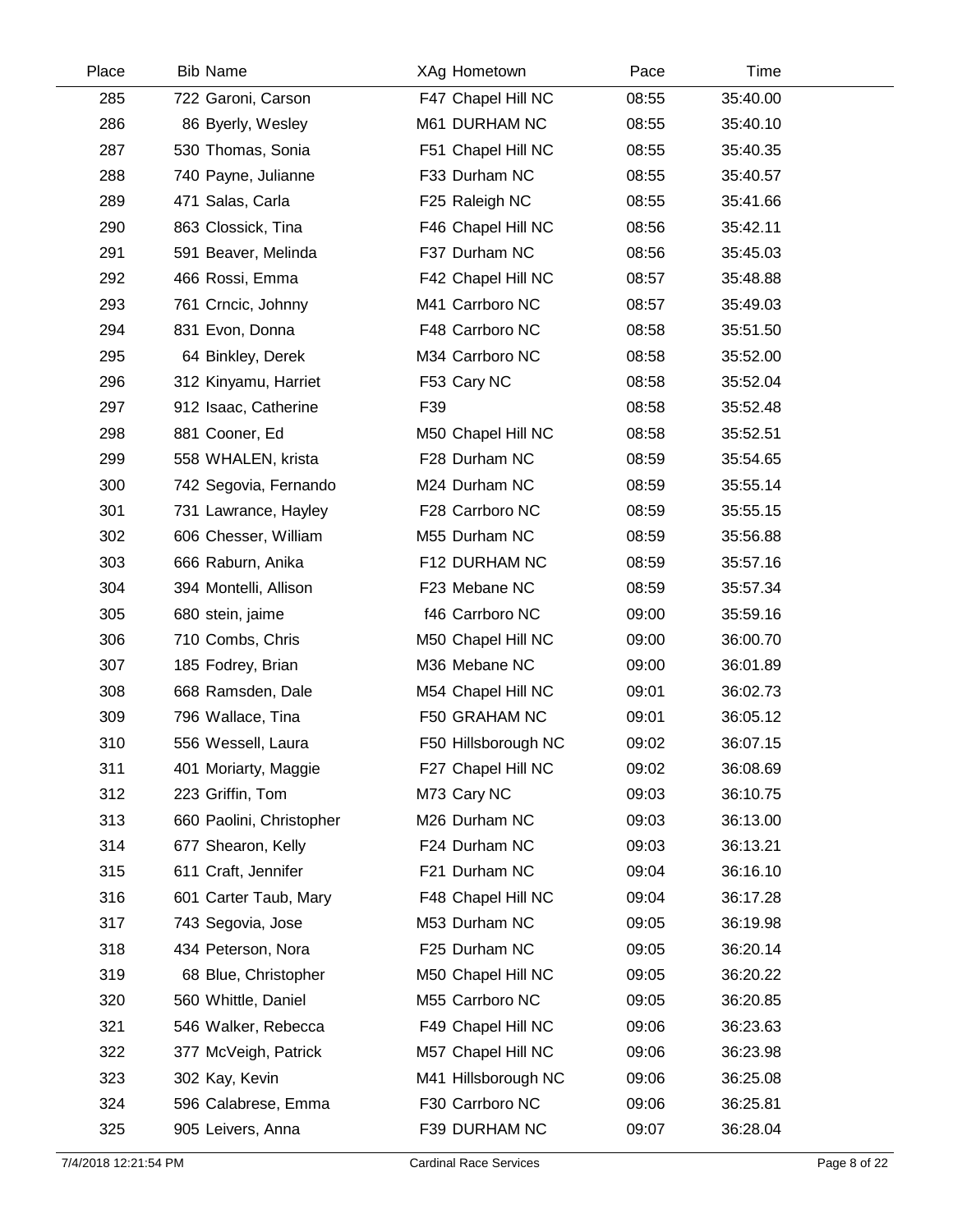| Place | <b>Bib Name</b>            | XAg Hometown         | Pace  | Time     |  |
|-------|----------------------------|----------------------|-------|----------|--|
| 326   | 323 Lauzier, Francis       | M18 Wilmington NC    | 09:07 | 36:29.06 |  |
| 327   | 723 Griffin, Shauna        | F41 Chapel Hill NC   | 09:08 | 36:30.81 |  |
| 328   | 790 Spears, Tracy          | F34 Carrboro NC      | 09:08 | 36:30.98 |  |
| 329   | 809 Isenstein, Arin        | F39 Chapel Hill NC   | 09:09 | 36:35.75 |  |
| 330   | 772 Astrike, Nancy         | F51 Durham NC        | 09:09 | 36:37.21 |  |
| 331   | 599 Carter, Patty          | F56 Bellefontaine OH | 09:10 | 36:40.31 |  |
| 332   | 737 Moss, Becca            | F45 Chapel Hill NC   | 09:10 | 36:40.96 |  |
| 333   | 13 Alexander, Emily        | F20 Chapel Hill NC   | 09:12 | 36:47.02 |  |
| 334   | 629 Hede, Karyn            | F53 Chapel Hill NC   | 09:12 | 36:47.26 |  |
| 335   | 476 Saylor, Bonner         | F34 Chapel Hill NC   | 09:12 | 36:47.34 |  |
| 336   | 32 bainter, shelley        | f45 Chapel Hill NC   | 09:12 | 36:47.47 |  |
| 337   | 852 Lee, Christopher       | M45 Chapel Hill NC   | 09:12 | 36:47.66 |  |
| 338   | 160 Ebeling, Carolyn       | F24 Carrboro NC      | 09:12 | 36:48.97 |  |
| 339   | 580 Zengerle, Asa          | M11 Chapel Hill NC   | 09:13 | 36:50.93 |  |
| 340   | 150 Della Vecchia, Timothy | M37 Durham NC        | 09:13 | 36:51.18 |  |
| 341   | 373 McNeish, Marya         | F55 Durham NC        | 09:13 | 36:51.69 |  |
| 342   | 169 Farel, Claire          | F43 Chapel Hill NC   | 09:13 | 36:52.04 |  |
| 343   | 73 Brecher, Mark           | M62 Chapel Hill NC   | 09:13 | 36:53.59 |  |
| 344   | 72 BRECHER, Juliana        | F27 Chapel Hill NC   | 09:13 | 36:53.63 |  |
| 345   | 581 Zengerle, Jason        | M44 Chapel Hill NC   | 09:14 | 36:54.69 |  |
| 346   | 750 Settlemires, Ivy       | F33 Chapel Hill NC   | 09:14 | 36:55.15 |  |
| 347   | 272 Huber, Andy            | M68 Chapel Hill NC   | 09:14 | 36:56.30 |  |
| 348   | 875 Lawrence, Samuel       | M28 Carrboro NC      | 09:15 | 37:01.61 |  |
| 349   | 292 Joyner, Elizabeth      | F35 Chapel Hill NC   | 09:15 | 37:01.86 |  |
| 350   | 602 Cartmell, Katie        | F33 Chapel Hill NC   | 09:17 | 37:06.29 |  |
| 351   | 625 Hardiman, Tom          | M34 Chapel Hill NC   | 09:17 | 37:06.91 |  |
| 352   | 705 Burr, Matt             | M38 Carrboro NC      | 09:18 | 37:12.36 |  |
| 353   | 889 Stern, Richard         | M51 Carrboro NC      | 09:18 | 37:13.02 |  |
| 354   | 876 Winn, Elisa            | F43 Durham NC        | 09:18 | 37:13.27 |  |
| 355   | 141 Cross, Allyson         | F38 Chapel Hill NC   | 09:18 | 37:13.82 |  |
| 356   | 137 Craig, Amy             | F43 Durham NC        | 09:18 | 37:13.97 |  |
| 357   | 140 Cross, Alexander       | M37 Chapel Hill NC   | 09:19 | 37:14.01 |  |
| 358   | 356 Mascenik, Angela       | F40 Carrboro NC      | 09:19 | 37:14.54 |  |
| 359   | 789 Larney, Joy            | F47 Pittsboro NC     | 09:19 | 37:15.51 |  |
| 360   | 783 Perlmutt, Lars         | M37 Chapel Hill NC   | 09:19 | 37:15.63 |  |
| 361   | 204 Glass-Steel, Christine | F43 Chapel Hill NC   | 09:19 | 37:17.66 |  |
| 362   | 65 Bizik, Elizabeth        | F51 CARY NC          | 09:20 | 37:20.63 |  |
| 363   | 779 Campos, Joshua         | M14 Carrboro NC      | 09:20 | 37:21.09 |  |
| 364   | 98 Caviness, Lewis         | M55 Hillsborough NC  | 09:21 | 37:22.69 |  |
| 365   | 738 Murphy, Caroline       | F19 Carrboro NC      | 09:21 | 37:23.99 |  |
| 366   | 146 Day, Kristie           | F34 Chapel Hill NC   | 09:21 | 37:25.80 |  |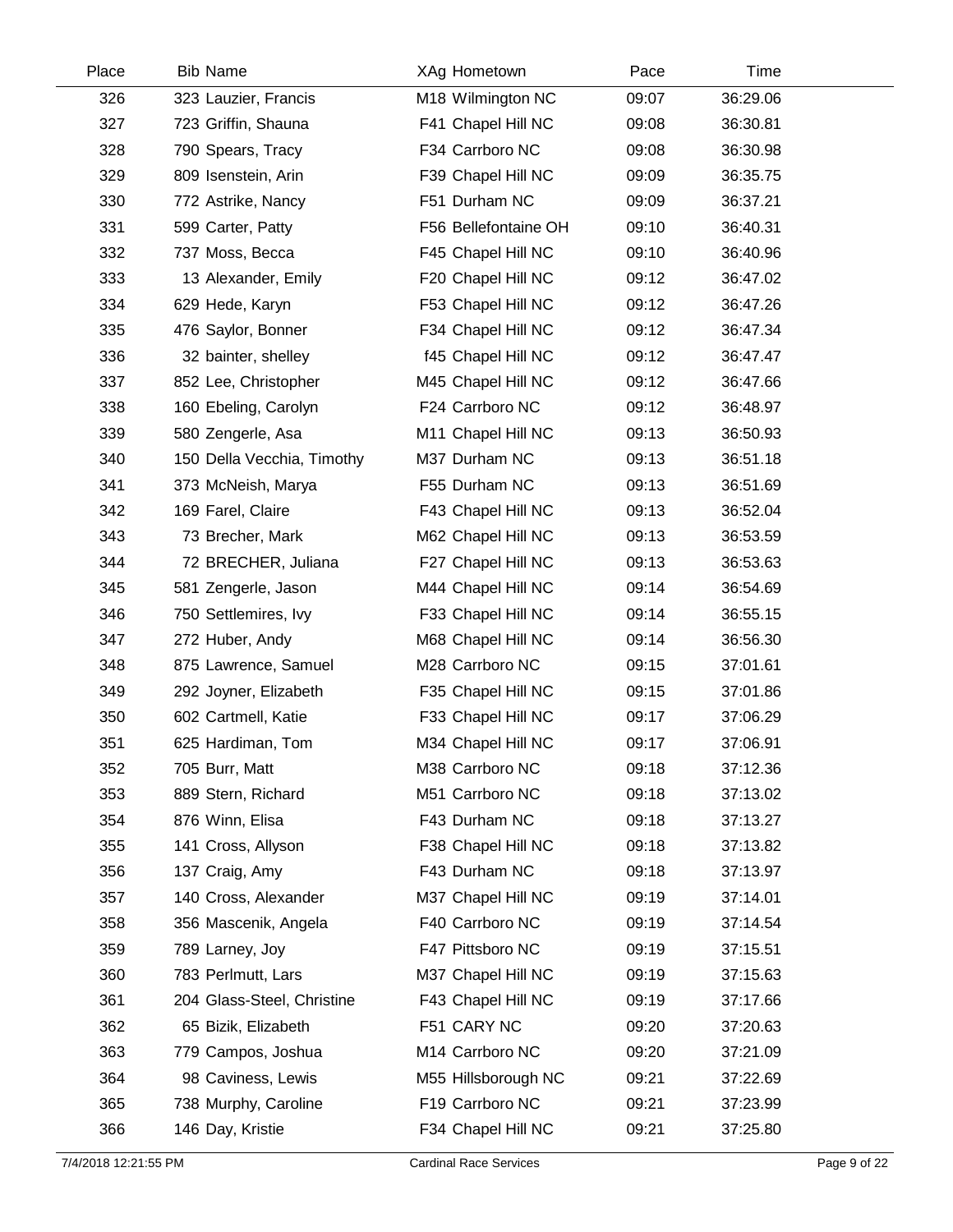| Place | <b>Bib Name</b>        | XAg Hometown       | Pace  | Time     |  |
|-------|------------------------|--------------------|-------|----------|--|
| 367   | 357 Matthews, David    | M41 Carrboro NC    | 09:22 | 37:29.77 |  |
| 368   | 491 Sherman, Jenn      | F37 Chapel Hill NC | 09:23 | 37:32.81 |  |
| 369   | 637 Keefer, Joe        | M71 Pittsboro NC   | 09:26 | 37:43.22 |  |
| 370   | 894 Hutchins, Troy     | M40 Raleigh NC     | 09:26 | 37:45.02 |  |
| 371   | 536 Trocki, Aaron      | M40 Carrboro NC    | 09:27 | 37:46.30 |  |
| 372   | 574 Woodward, Kyle     | M33 Chapel Hill NC | 09:27 | 37:47.45 |  |
| 373   | 765 Player, Jon        | M40 Chapel Hill NC | 09:27 | 37:48.62 |  |
| 374   | 134 Coward V, Will     | M12 DURHAM NC      | 09:29 | 37:55.03 |  |
| 375   | 40 BARRITT, CONNOR     | M13 Chapel Hill NC | 09:30 | 37:59.46 |  |
| 376   | 210 Goldman, Brian     | m52 Chapel Hill NC | 09:30 | 38:00.61 |  |
| 377   | 274 Huenniger, Beth    | F46 Raleigh NC     | 09:31 | 38:03.36 |  |
| 378   | 469 Saccoccio, Frances | F36 Durham NC      | 09:31 | 38:05.01 |  |
| 379   | 648 Marsden, Jessica   | F31 Carrboro NC    | 09:32 | 38:06.39 |  |
| 380   | 422 Overdahl, Kirsten  | F25 DURHAM NC      | 09:32 | 38:09.13 |  |
| 381   | 716 Dixon, Bob         | M59 Chapel Hill NC | 09:32 | 38:09.69 |  |
| 382   | 423 Overdahl, Michael  | M58 Fort Wayne IN  | 09:33 | 38:11.01 |  |
| 383   | 685 Transue, Taylor    | F43 Pittsboro NC   | 09:33 | 38:11.90 |  |
| 384   | 415 O'Briant, Kyle     | M32 Mebane NC      | 09:33 | 38:12.04 |  |
| 385   | 664 Poitras, Lucy      | F9 Pittsboro NC    | 09:33 | 38:12.21 |  |
| 386   | 458 Ricker, Julie      | F42 Pittsboro NC   | 09:34 | 38:14.65 |  |
| 387   | 582 Zikry, Fareeda     | f25 Chapel Hill NC | 09:34 | 38:17.33 |  |
| 388   | 212 Gordon, Kelly      | F42 Durham NC      | 09:36 | 38:23.34 |  |
| 389   | 786 Kim, Michelle      | F26 Carrboro NC    | 09:36 | 38:24.15 |  |
| 390   | 330 Li, Vivian         | F60 Durham NC      | 09:36 | 38:24.45 |  |
| 391   | 224 Gulati, Tesha      | F36 Chapel Hill NC | 09:37 | 38:28.35 |  |
| 392   | 683 Swinney, Felicia   | F37 Pittsboro NC   | 09:38 | 38:32.32 |  |
| 393   | 827 Huang, Po-Hao      | M29 Carrboro NC    | 09:39 | 38:36.38 |  |
| 394   | 391 Mirzoyan, Katerina | F25 Chapel Hill NC | 09:39 | 38:37.51 |  |
| 395   | 331 Libby, Taylor      | F36 Durham NC      | 09:41 | 38:44.45 |  |
| 396   | 317 la via, maria      | f54 Chapel Hill NC | 09:41 | 38:44.60 |  |
| 397   | 18 Alston, Kwame       | M24 Carrboro NC    | 09:42 | 38:46.10 |  |
| 398   | 694 Winn, Aubrey       | F13 Durham NC      | 09:42 | 38:48.22 |  |
| 399   | 753 Kast, Jaco         | M34 Chapel Hill NC | 09:42 | 38:48.27 |  |
| 400   | 181 Fish, Michael      | M7 Chapel Hill NC  | 09:43 | 38:51.67 |  |
| 401   | 158 dye, aaron         | m44 Chapel Hill NC | 09:43 | 38:52.24 |  |
| 402   | 180 Fish, Eric         | M45 Chapel Hill NC | 09:43 | 38:53.45 |  |
| 403   | 603 Causey, Jeff       | M52 GRAHAM NC      | 09:43 | 38:53.64 |  |
| 404   | 10 Aghaiepour, Kambiz  | M48 Carrboro NC    | 09:43 | 38:53.99 |  |
| 405   | 381 Messina, Julie     | F40 Durham NC      | 09:44 | 38:55.97 |  |
| 406   | 456 Rice, Brandon      | M64 Efland NC      | 09:44 | 38:56.39 |  |
| 407   | 235 Hanson, Margaret   | F44 Carrboro NC    | 09:45 | 38:59.64 |  |
|       |                        |                    |       |          |  |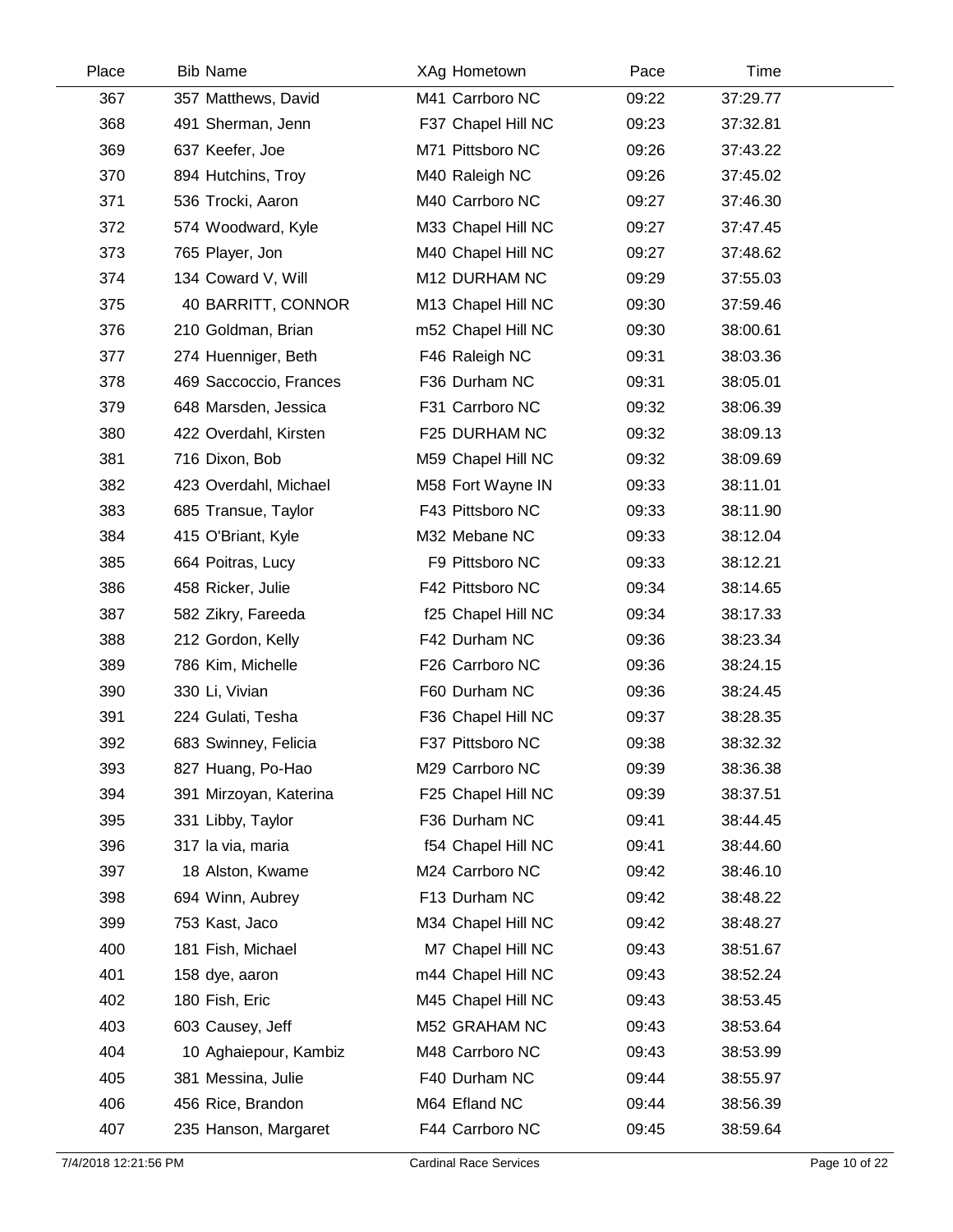| Place | <b>Bib Name</b>           | XAg Hometown         | Pace  | Time     |  |
|-------|---------------------------|----------------------|-------|----------|--|
| 408   | 502 Smith, Jonathan       | M36 Carrboro NC      | 09:45 | 38:59.66 |  |
| 409   | 639 Kohrman, Richard      | M70 Mebane NC        | 09:45 | 39:01.09 |  |
| 410   | 300 kauftheil, ari        | m15 Chapel Hill NC   | 09:45 | 39:01.85 |  |
| 411   | 43 BARRITT, TYLER         | M11 Chapel Hill NC   | 09:46 | 39:04.24 |  |
| 412   | 97 Cavanaugh, Mark        | m44 Chapel Hill NC   | 09:46 | 39:04.42 |  |
| 413   | 545 Wahlstrom, Torey      | F49 Chapel Hill NC   | 09:46 | 39:05.22 |  |
| 414   | 301 Kauftheil, Randy      | M59 Chapel Hill NC   | 09:47 | 39:06.37 |  |
| 415   | 506 Smith Leissner, Robin | F41 Durham NC        | 09:47 | 39:09.29 |  |
| 416   | 878 Buchan, Amy           | F46 Raleigh NC       | 09:48 | 39:11.37 |  |
| 417   | 757 Snell, Kirby          | F31 Cary NC          | 09:48 | 39:12.28 |  |
| 418   | 872 Harkins, Heidi        | F54 Chapel Hill NC   | 09:49 | 39:15.46 |  |
| 419   | 192 Gambill, Renee        | F47 Chapel Hill NC   | 09:51 | 39:24.35 |  |
| 420   | 28 Austin, Ondrea         | F37 Chapel Hill NC   | 09:51 | 39:24.49 |  |
| 421   | 656 Morse, Troy           | M43 Chapel Hill NC   | 09:52 | 39:26.58 |  |
| 422   | 175 Finkle, Eleanor       | F12 Durham NC        | 09:52 | 39:27.97 |  |
| 423   | 655 Morse, Gabriel        | M13 Chapel Hill NC   | 09:53 | 39:30.01 |  |
| 424   | 794 Murphy, Brian         | M54 Durham NC        | 09:53 | 39:30.18 |  |
| 425   | 109 Chilton, Teresa       | F42 Efland NC        | 09:53 | 39:33.12 |  |
| 426   | 792 Royster, Cameron      | M7 Chapel Hill NC    | 09:54 | 39:36.09 |  |
| 427   | 399 Morgan, Brian         | M42 Apex NC          | 09:54 | 39:36.30 |  |
| 428   | 417 Ollila, David         | M54 Chapel Hill NC   | 09:54 | 39:37.19 |  |
| 429   | 348 mandeville-long, anne | f59 Chapel Hill NC   | 09:55 | 39:40.12 |  |
| 430   | 42 BARRITT, SID           | M43 Chapel Hill NC   | 09:55 | 39:40.29 |  |
| 431   | 339 long, robert          | m67 Chapel Hill NC   | 09:55 | 39:40.62 |  |
| 432   | 261 Hogan, Elizabeth      | <b>f47 DURHAM NC</b> | 09:56 | 39:42.04 |  |
| 433   | 542 Van Wert, Sally       | F60 Chapel Hill NC   | 09:56 | 39:42.95 |  |
| 434   | 586 Armstrong, Jen        | F56 Chapel Hill NC   | 09:57 | 39:46.48 |  |
| 435   | 255 Hill, James           | M43 Chapel Hill NC   | 09:57 | 39:48.09 |  |
| 436   | 316 Koziara, Tanya        | F47 Chapel Hill NC   | 09:58 | 39:50.64 |  |
| 437   | 483 Scott, Carroll        | F55 Chapel Hill NC   | 09:58 | 39:52.12 |  |
| 438   | 847 Oropeza, Erin         | F43 Houston TX       | 09:58 | 39:53.32 |  |
| 439   | 524 Taylor, Ken           | M55 Chapel Hill NC   | 09:59 | 39:54.18 |  |
| 440   | 520 Sykes, Grace          | F27 Raleigh NC       | 09:59 | 39:55.28 |  |
| 441   | 269 Howard, Janna         | F28 Chapel Hill NC   | 09:59 | 39:55.35 |  |
| 442   | 732 McCue, Amelia         | F25 Chapel Hill NC   | 09:59 | 39:55.60 |  |
| 443   | 769 Williams, Crystal     | F44 Durham NC        | 10:01 | 40:03.89 |  |
| 444   | 807 Booth, Donna          | F53 Hillsborough NC  | 10:02 | 40:07.21 |  |
| 445   | 479 Schanely, Bryan       | M34 Hillsborough NC  | 10:02 | 40:08.53 |  |
| 446   | 866 Strain, Betsy         | F52 Durham NC        | 10:03 | 40:10.01 |  |
| 447   | 616 Duncan, Nicole        | F32 Chapel Hill NC   | 10:03 | 40:10.08 |  |
| 448   | 147 Deen, Susan           | F42 Chapel Hill NC   | 10:03 | 40:11.66 |  |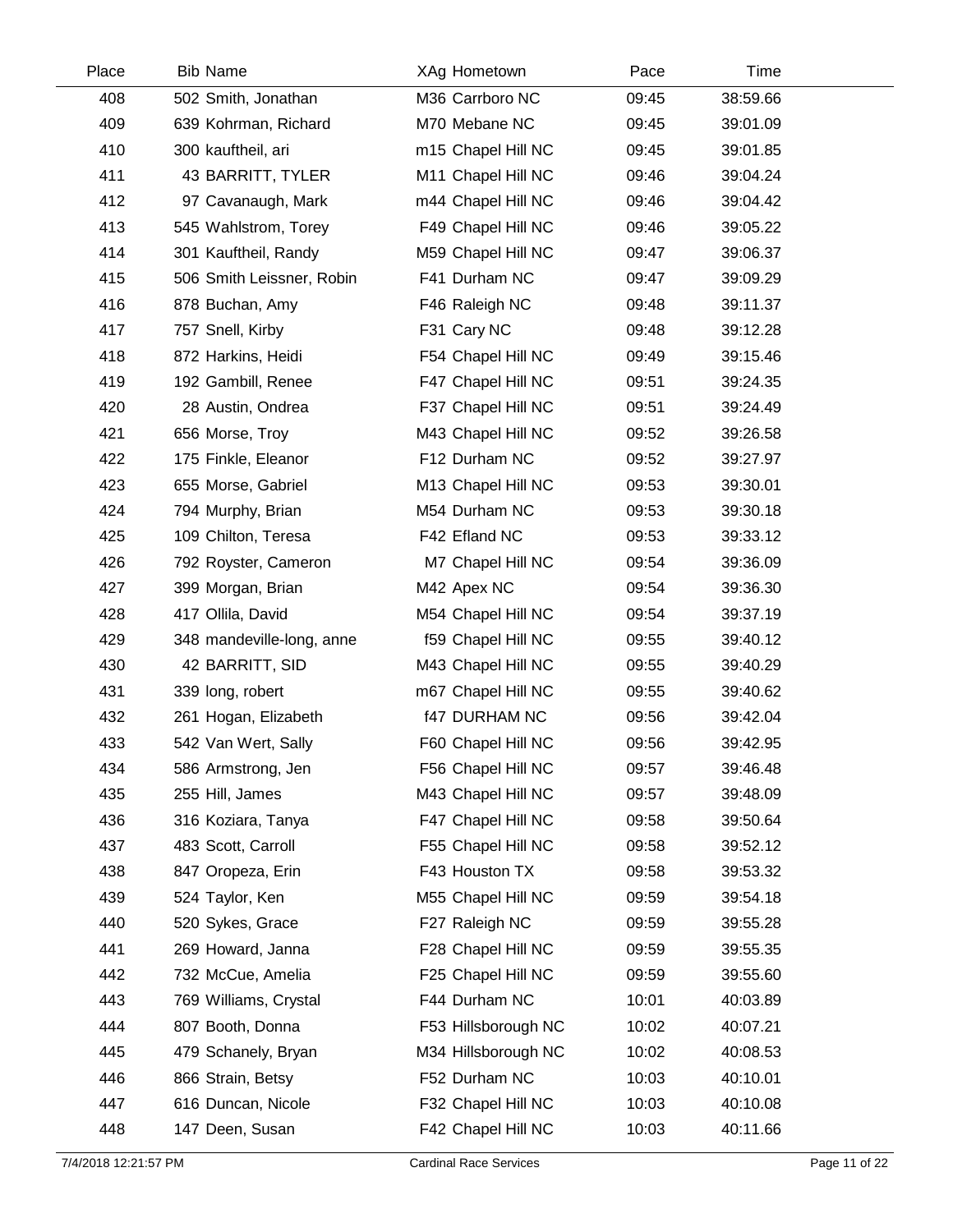| Place | <b>Bib Name</b>            | XAg Hometown       | Pace  | Time     |  |
|-------|----------------------------|--------------------|-------|----------|--|
| 449   | 826 Chao, Sherry           | F29 Carrboro NC    | 10:03 | 40:13.44 |  |
| 450   | 746 Simmons, Rachel        | F29 Raleigh NC     | 10:03 | 40:13.49 |  |
| 451   | 228 Guy, Cid               | F55 Chapel Hill NC | 10:04 | 40:14.22 |  |
| 452   | 521 Sykes, Sam             | M24 Raleigh NC     | 10:04 | 40:14.52 |  |
| 453   | 275 Hughey, Shawn          | M47 Chapel Hill NC | 10:04 | 40:15.53 |  |
| 454   | 628 Hayman, Ken            | M55 Apex NC        | 10:04 | 40:15.96 |  |
| 455   | 465 Rosen, Norm            | m64 Chapel Hill NC | 10:05 | 40:18.46 |  |
| 456   | 99 Chatain, Miles          | M48 Chapel Hill NC | 10:05 | 40:18.74 |  |
| 457   | 406 Naegele, Robert        | M54 Raleigh NC     | 10:05 | 40:20.53 |  |
| 458   | 468 Russell, Gillian       | F42 Carrboro NC    | 10:05 | 40:20.78 |  |
| 459   | 804 Gambill, Holden        | M12 Chapel Hill NC | 10:06 | 40:24.56 |  |
| 460   | 828 Karpinos, Ralph        | M68 Chapel Hill NC | 10:06 | 40:24.86 |  |
| 461   | 116 Clemons, Jeffrey       | M35 Chapel Hill NC | 10:07 | 40:26.82 |  |
| 462   | 481 Schmitz, William       | M46 Chapel Hill NC | 10:08 | 40:32.55 |  |
| 463   | 837 Miller, Alexander      | M35 Chapel Hill NC | 10:10 | 40:38.42 |  |
| 464   | 84 Buchbinder, Mara        | F37 Durham NC      | 10:11 | 40:42.53 |  |
| 465   | 461 Roberson, Mary-Russell | F54 DURHAM NC      | 10:11 | 40:44.85 |  |
| 466   | 671 Retsch-Bogart, George  | M65 Chapel Hill NC | 10:11 | 40:45.50 |  |
| 467   | 896 Moy, Cheryl            | F33 Durham NC      | 10:12 | 40:46.25 |  |
| 468   | 653 Mills, Karin           | F52 Carrboro NC    | 10:12 | 40:46.33 |  |
| 469   | 834 Dempsey, Jillian       | F35 Chapel Hill NC | 10:12 | 40:46.62 |  |
| 470   | 222 Greiner, John          | M57 Pittsboro NC   | 10:13 | 40:50.58 |  |
| 471   | 681 Sterling, Sarah        | F29 Carrboro NC    | 10:13 | 40:50.64 |  |
| 472   | 340 Lovelace, Tanner       | M48 Durham NC      | 10:13 | 40:51.37 |  |
| 473   | 56 Berreth, Meg            | F47 Carrboro NC    | 10:13 | 40:52.07 |  |
| 474   | 799 Mills, Tina            | F45 Pittsboro NC   | 10:14 | 40:55.63 |  |
| 475   | 886 Correia, Joao          | M50 Durham NC      | 10:15 | 41:00.93 |  |
| 476   | 887 Andrade, Ineida        | F38 Durham NC      | 10:15 | 41:01.56 |  |
| 477   | 215 Gordon, Will           | M13 Durham NC      | 10:16 | 41:03.31 |  |
| 478   | 720 Engle, Bryan           | M46 Chapel Hill NC | 10:16 | 41:04.90 |  |
| 479   | 721 Engle, Michelle        | F46 Chapel Hill NC | 10:16 | 41:05.11 |  |
| 480   | 619 Farrell, Morgan        | M45 Durham NC      | 10:18 | 41:11.37 |  |
| 481   | 473 Sanford, Ben           | M47 Chapel Hill NC | 10:18 | 41:12.74 |  |
| 482   | 265 Holt, Kate             | F56 Chapel Hill NC | 10:19 | 41:16.01 |  |
| 483   | 500 SLAVINSKY, Meadow      | F6 Durham NC       | 10:19 | 41:16.41 |  |
| 484   | 496 Slavinsky, Andrew      | M43 Durham NC      | 10:19 | 41:16.67 |  |
| 485   | 613 Dempsey, Bert          | M57 Chapel Hill NC | 10:19 | 41:17.62 |  |
| 486   | 814 Machlin, Laura         | F26 Carrboro NC    | 10:20 | 41:19.27 |  |
| 487   | 897 Silver, Jay            | M62 Raleigh NC     | 10:20 | 41:20.18 |  |
| 488   | 425 OFÇÖNeill, Kelsey      | F32 Carrboro NC    | 10:21 | 41:23.03 |  |
| 489   | 618 Escamilla, Veronica    | F38 Chapel Hill NC | 10:21 | 41:24.45 |  |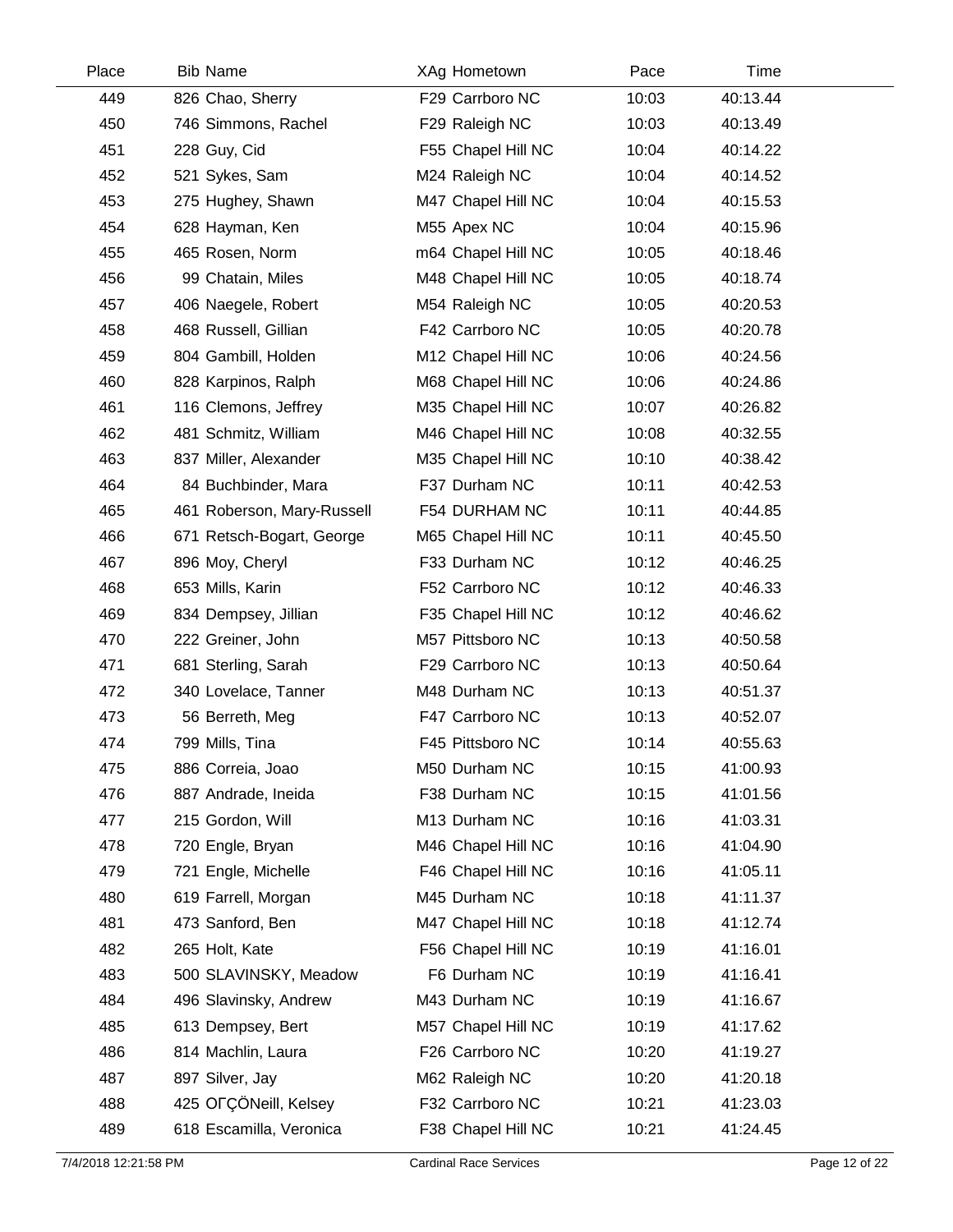| Place | <b>Bib Name</b>               | XAg Hometown        | Pace  | Time     |  |
|-------|-------------------------------|---------------------|-------|----------|--|
| 490   | 505 SMITH, SUSAN              | F60 DURHAM NC       | 10:21 | 41:25.15 |  |
| 491   | 52 Bell, Mark                 | M65 Chapel Hill NC  | 10:22 | 41:28.04 |  |
| 492   | 576 Yentel, Jennifer          | F45 Raleigh NC      | 10:22 | 41:28.33 |  |
| 493   | 369 McHale, Kimberly          | F33 Durham NC       | 10:22 | 41:29.46 |  |
| 494   | 130 Cotter, Rachel            | F40 Chapel Hill NC  | 10:23 | 41:31.29 |  |
| 495   | 307 Kiley, Annie              | F30 DURHAM NC       | 10:24 | 41:34.23 |  |
| 496   | 540 Tysinger, Courtney        | F38 Pittsboro NC    | 10:24 | 41:36.85 |  |
| 497   | 197 Gertis, Karla             | F54 Apex NC         | 10:25 | 41:39.31 |  |
| 498   | 61 Bigler, Rebecca            | F40 Siler City NC   | 10:25 | 41:40.81 |  |
| 499   | 514 Sun, Zu-Wen               | M58 Chapel Hill NC  | 10:28 | 41:53.61 |  |
| 500   | 106 Chiarello, Nick           | M40 Chapel Hill NC  | 10:28 | 41:53.91 |  |
| 501   | 378 Melton, Logan             | F27 Raleigh NC      | 10:29 | 41:57.19 |  |
| 502   | 811 Kleinhammes, Alfred       | M67 Chapel Hill NC  | 10:30 | 41:58.63 |  |
| 503   | 294 Jung, Jaehyuk             | M28 Chapel Hill NC  | 10:30 | 41:58.66 |  |
| 504   | 149 Della Vecchia, Leo        | M67 Mebane NC       | 10:30 | 42:00.14 |  |
| 505   | 397 Montgomery, Ranee         | F47 Chapel Hill NC  | 10:30 | 42:00.81 |  |
| 506   | 398 Montgomery, Sean          | M46 Chapel Hill NC  | 10:30 | 42:01.22 |  |
| 507   | 332 Linnander, Erika          | F39 Chapel Hill NC  | 10:30 | 42:01.67 |  |
| 508   | 105 Chiarello, Ginny          | F38 Chapel Hill NC  | 10:31 | 42:03.48 |  |
| 509   | 774 McGlauflin, Kristin       | F31 Carrboro NC     | 10:31 | 42:04.19 |  |
| 510   | 516 Susswein, Lisa            | F43 Chapel Hill NC  | 10:31 | 42:05.63 |  |
| 511   | 612 Dempsey, Alice            | F19 Chapel Hill NC  | 10:32 | 42:07.58 |  |
| 512   | 508 Stewart, Bill             | M48 Chapel Hill NC  | 10:32 | 42:08.61 |  |
| 513   | 142 Dagostino, Jennie         | F27 WAKE FOREST N   | 10:32 | 42:09.66 |  |
| 514   | 464 Rosen, Maureen            | F61 Chapel Hill NC  | 10:33 | 42:13.43 |  |
| 515   | 871 Dirito, Rachel            | F38 Chapel Hill NC  | 10:35 | 42:19.61 |  |
| 516   | 870 Smith, Kathleen           | F41 Chapel Hill NC  | 10:35 | 42:19.78 |  |
| 517   | 405 Murdoch, Caitlin          | F27 Durham NC       | 10:35 | 42:21.77 |  |
| 518   | 793 Rath, Martha              | F47 Chapel Hill NC  | 10:36 | 42:23.31 |  |
| 519   | 31 Bach, Larry                | M49 Chapel Hill NC  | 10:38 | 42:30.57 |  |
| 520   | 767 Nason, Ellen              | F55 Chapel Hill NC  | 10:38 | 42:31.35 |  |
| 521   | 388 Miller-Grandvaux, Yolande | F59 Falls Church VA | 10:39 | 42:36.89 |  |
| 522   | 123 Coffel, Ethan             | M27 Iowa City IA    | 10:39 | 42:37.06 |  |
| 523   | 868 Ichnowski, Jeffrey        | M42 Chapel Hill NC  | 10:39 | 42:37.67 |  |
| 524   | 838 Ichnowski, Roy            | M8 Carrboro NC      | 10:40 | 42:38.33 |  |
| 525   | 515 Surh, Jerry               | M79 Carrboro NC     | 10:40 | 42:40.03 |  |
| 526   | 193 Garber, Dale              | M56                 | 10:41 | 42:42.70 |  |
| 527   | 59 Bezdek, Kylie              | F24 Carrboro NC     | 10:41 | 42:43.06 |  |
| 528   | 518 Sutton, Rochelle          | F49 Hillsborough NC | 10:42 | 42:47.11 |  |
| 529   | 67 Blanco, Roberto            | M40 Chapel Hill NC  | 10:43 | 42:52.66 |  |
| 530   | 787 Reeves, Taylor            | F26 RALEIGH NC      | 10:43 | 42:52.89 |  |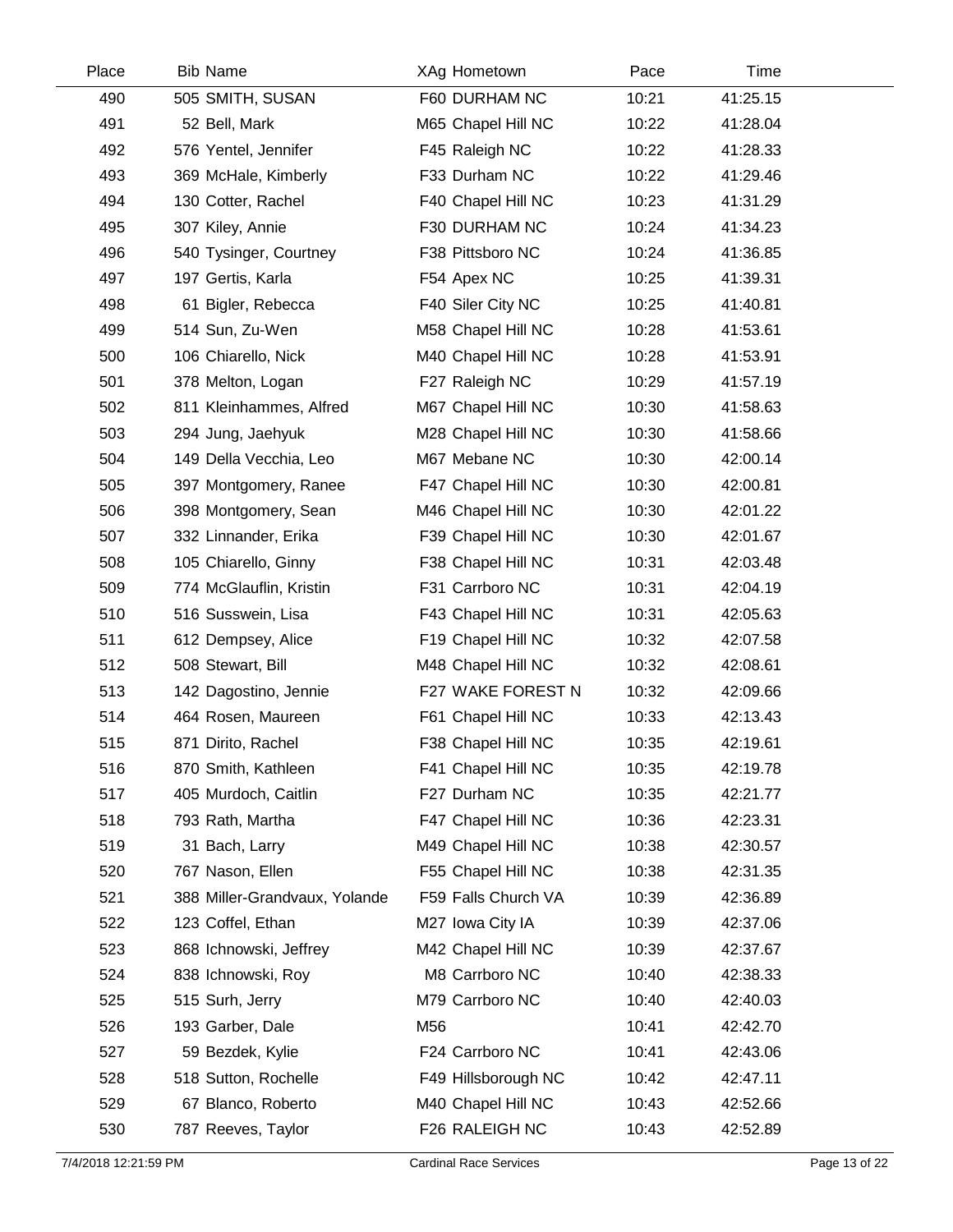| Place | <b>Bib Name</b>              | XAg Hometown        | Pace  | Time     |  |
|-------|------------------------------|---------------------|-------|----------|--|
| 531   | 675 Schelien, Todd           | M41 Carrboro NC     | 10:43 | 42:53.95 |  |
| 532   | 45 Bates, Jack               | M33 RALEIGH NC      | 10:44 | 42:55.80 |  |
| 533   | 382 Mikhaylyants, Lydia      | F30 Chapel Hill NC  | 10:44 | 42:56.30 |  |
| 534   | 877 Petrin, Pete             | M61 Hillsborough NC | 10:44 | 42:56.82 |  |
| 535   | 686 Usinger, Deborah         | F49 Carrboro NC     | 10:45 | 42:58.93 |  |
| 536   | 383 Mikhaylyants, Vadim      | M28 Chapel Hill NC  | 10:45 | 42:59.44 |  |
| 537   | 805 Tornai, Martin           | M51 Carrboro NC     | 10:45 | 43:00.80 |  |
| 538   | 156 Deutsch-Blanco, Meghan   | F34 Chapel Hill NC  | 10:46 | 43:02.29 |  |
| 539   | 509 Stiglich, Larissa        | F29 Carrboro NC     | 10:46 | 43:04.27 |  |
| 540   | 77 Brintz, Carrie            | F32 Chapel Hill NC  | 10:46 | 43:05.93 |  |
| 541   | 392 Mirzoyan, Yelena         | F46 Chapel Hill NC  | 10:47 | 43:06.15 |  |
| 542   | 27 Augustine, Kate           | F28 Carrboro NC     | 10:47 | 43:08.81 |  |
| 543   | 182 Flanagan, Rachel         | F45 Pittsboro NC    | 10:48 | 43:10.18 |  |
| 544   | 114 Cianci, Michael          | M28 WAKE FOREST N   | 10:49 | 43:15.00 |  |
| 545   | 232 Hale, Pamela             | F48 Hillsborough NC | 10:49 | 43:15.79 |  |
| 546   | 280 Hutto, Alissa            | F28 Chapel Hill NC  | 10:49 | 43:16.80 |  |
| 547   | 550 Watterson, Carolyn       | F51 Pittsboro NC    | 10:50 | 43:21.14 |  |
| 548   | 667 Raburn, Stephen          | M52 DURHAM NC       | 10:50 | 43:21.65 |  |
| 549   | 8 Adelson, Jill              | F38 Durham NC       | 10:51 | 43:23.67 |  |
| 550   | 17 Al-Rawi, Bassam           | M35 Chapel Hill NC  | 10:53 | 43:30.04 |  |
| 551   | 411 Newark, Fran             | F28 Durham NC       | 10:53 | 43:33.04 |  |
| 552   | 310 kilts, priscilla         | f50 Durham NC       | 10:54 | 43:36.03 |  |
| 553   | 15 Alexander, Karen          | F53 Chapel Hill NC  | 10:54 | 43:36.08 |  |
| 554   | 703 Brown, Meredith          | F34 Durham NC       | 10:54 | 43:37.33 |  |
| 555   | 588 Atmatzidis, Jane         | F34 Durham NC       | 10:56 | 43:44.61 |  |
| 556   | 205 Glen, Allyson            | F30 Durham NC       | 10:56 | 43:44.61 |  |
| 557   | 239 Harrison, William        | M12 Chapel Hill NC  | 10:56 | 43:44.73 |  |
| 558   | 166 Escaler, Margarita       | F46 Chapel Hill NC  | 10:56 | 43:45.67 |  |
| 559   | 238 Harrison, Stuart         | M45 Chapel Hill NC  | 10:57 | 43:46.69 |  |
| 560   | 78 Brnich, Sarah             | F28 Carrboro NC     | 10:57 | 43:49.44 |  |
| 561   | 252 Hetherington, Seth       | m65 Chapel Hill NC  | 10:57 | 43:49.53 |  |
| 562   | 299 Kaufmann, Joe            | M30 athens GA       | 10:57 | 43:49.75 |  |
| 563   | 477 Saylor, Chris            | M34 Chapel Hill NC  | 10:58 | 43:52.54 |  |
| 564   | 880 Petrin, Kerri            | F37 Chapel Hill NC  | 11:00 | 43:58.08 |  |
| 565   | 44 Bartow, James             | M31 Chapel Hill NC  | 11:04 | 44:16.51 |  |
| 566   | 565 Williams-Swiggett, Julie | F37 Durham NC       | 11:04 | 44:16.59 |  |
| 567   | 900 Ohletz, Jodi             | F44                 | 11:04 | 44:17.05 |  |
| 568   | 335 Lippy, Matthew           | M22 Mebane NC       | 11:05 | 44:21.01 |  |
| 569   | 221 Greiner, Janice          | F58 Pittsboro NC    | 11:05 | 44:21.37 |  |
| 570   | 726 Heafner, Tricia          | F53 Chapel Hill NC  | 11:08 | 44:30.86 |  |
| 571   | 344 Madden, Michael          | M63 Chapel Hill NC  | 11:08 | 44:33.25 |  |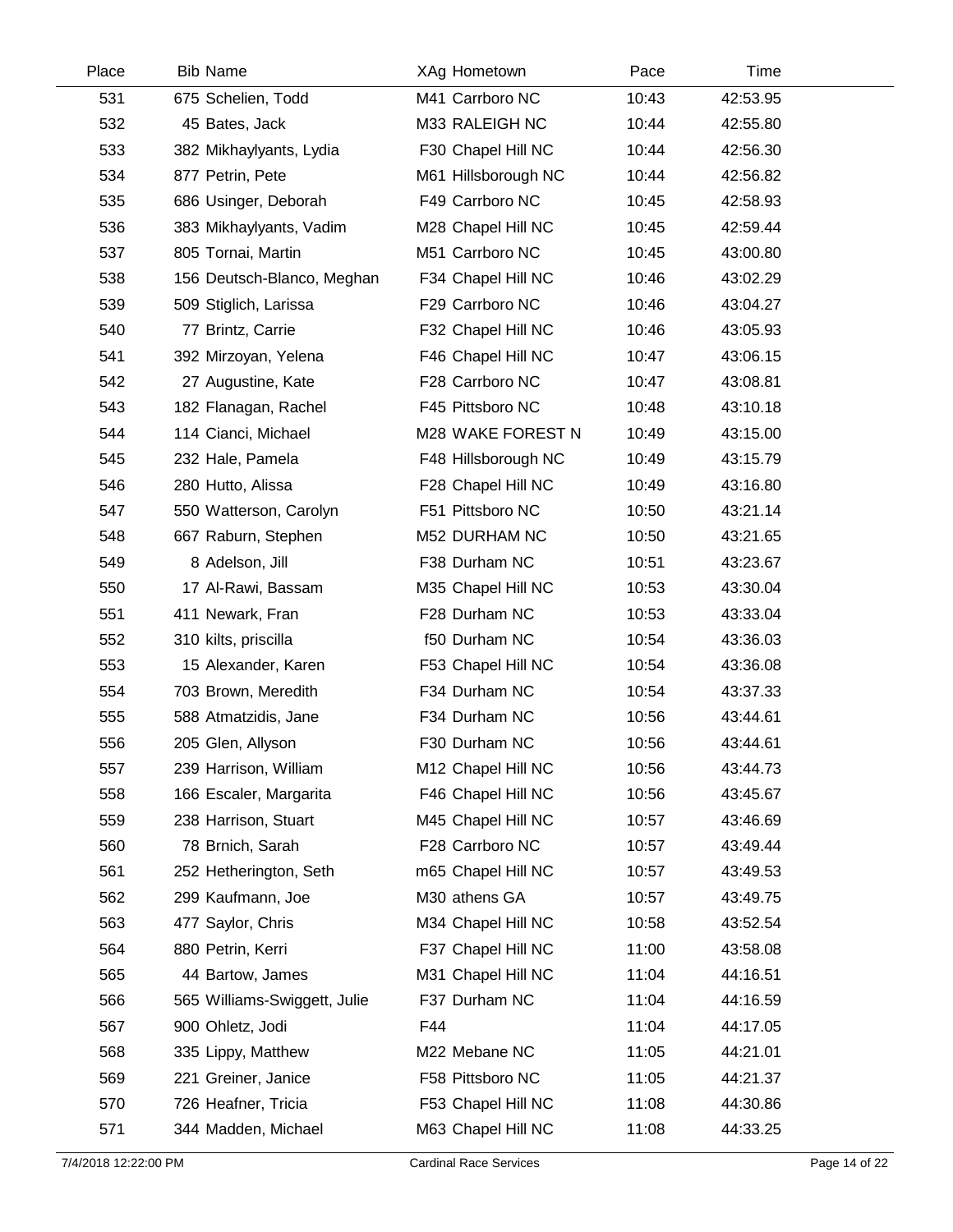| Place | <b>Bib Name</b>        | XAg Hometown         | Pace  | Time     |  |
|-------|------------------------|----------------------|-------|----------|--|
| 572   | 727 Helm, Arron        | M46 Raleigh NC       | 11:08 | 44:33.44 |  |
| 573   | 198 Ghio, Andrew       | M63 Chapel Hill NC   | 11:09 | 44:34.64 |  |
| 574   | 564 Williams, L        | F47 Chapel Hill NC   | 11:11 | 44:42.75 |  |
| 575   | 494 Skrzynia, Cecile   | F70 Chapel Hill NC   | 11:11 | 44:42.88 |  |
| 576   | 478 Scaggs, Donna      | F54 Durham NC        | 11:11 | 44:43.22 |  |
| 577   | 209 Goin, Sophie       | F14 DURHAM NC        | 11:12 | 44:46.37 |  |
| 578   | 435 Pieper, Joe        | M35 Haw River NC     | 11:12 | 44:46.59 |  |
| 579   | 533 Torrice, Lindsay   | F38 Chapel Hill NC   | 11:13 | 44:51.35 |  |
| 580   | 370 McKay, Allison     | F27 Chapel Hill NC   | 11:14 | 44:55.12 |  |
| 581   | 33 Baker, lan          | M11 Chapel Hill NC   | 11:14 | 44:55.88 |  |
| 582   | 776 Smith, Christopher | M17 Carrboro NC      | 11:14 | 44:57.25 |  |
| 583   | 69 Boone, Joan         | F65 Efland NC        | 11:14 | 44:57.58 |  |
| 584   | 208 Goin, Pam          | F48 DURHAM NC        | 11:15 | 44:59.97 |  |
| 585   | 610 Corneli, Amy       | F47 Chapel Hill NC   | 11:15 | 45:00.55 |  |
| 586   | 431 Perfect, Chelsea   | F28 Durham NC        | 11:16 | 45:04.72 |  |
| 587   | 115 Clarke, Henry      | M9 Carrboro NC       | 11:17 | 45:07.35 |  |
| 588   | 858 Lucas, Miha        | F45 Chapel Hill NC   | 11:17 | 45:08.40 |  |
| 589   | 856 Lucas, Kiran       | F16 Chapel Hill NC   | 11:17 | 45:08.53 |  |
| 590   | 541 Valsing, Eli       | F55 Carrboro NC      | 11:18 | 45:10.12 |  |
| 591   | 531 Thuesen, Sarah     | F45 Carrboro NC      | 11:18 | 45:10.72 |  |
| 592   | 642 Law, Aidan         | M12 Chapel Hill NC   | 11:18 | 45:11.76 |  |
| 593   | 570 Woodruff, Alan     | M34 Winston-Salem NC | 11:18 | 45:13.00 |  |
| 594   | 270 Howard, Kristen    | F28 Chapel Hill NC   | 11:19 | 45:14.41 |  |
| 595   | 268 Howard, Chris      | M32 Chapel Hill NC   | 11:19 | 45:15.21 |  |
| 596   | 608 Coonrad, Gina      | F41 Durham NC        | 11:19 | 45:16.57 |  |
| 597   | 709 Coleman, Cristi    | F46 Durham NC        | 11:22 | 45:29.97 |  |
| 598   | 782 Kelly, Kirby       | F33 Cary NC          | 11:22 | 45:30.00 |  |
| 599   | 66 Bizik, Jeffery      | M51 CARY NC          | 11:23 | 45:33.11 |  |
| 600   | 196 Gartman, Jamie     | M64 GRAHAM NC        | 11:24 | 45:37.22 |  |
| 601   | 190 Gainey, Sandy      | F62 GRAHAM NC        | 11:24 | 45:37.35 |  |
| 602   | 904 Sullivan, Kate     | F41                  | 11:24 | 45:37.65 |  |
| 603   | 124 Cole, Emmie        | F27 Hillsborough NC  | 11:25 | 45:38.02 |  |
| 604   | 644 Law, William       | M39 Chapel Hill NC   | 11:25 | 45:40.19 |  |
| 605   | 643 Law, Melanie       | F12 Chapel Hill NC   | 11:25 | 45:40.78 |  |
| 606   | 573 Woodward, Kim      | F56 Olivette MO      | 11:26 | 45:44.50 |  |
| 607   | 412 Newhall, Katie     | F35 Carrboro NC      | 11:28 | 45:53.85 |  |
| 608   | 528 Thomas, Joan       | F43 Hillsborough NC  | 11:29 | 45:54.49 |  |
| 609   | 38 Barnes, Eileen      | F36 Durham NC        | 11:29 | 45:57.85 |  |
| 610   | 296 Kalavsky, Bryer    | M8 Carrboro NC       | 11:30 | 45:59.88 |  |
| 611   | 410 Nelson, Virginia   | F8 Chapel Hill NC    | 11:30 | 46:01.43 |  |
| 612   | 672 RICHARDSON, LANCE  | M54 Chapel Hill NC   | 11:31 | 46:03.24 |  |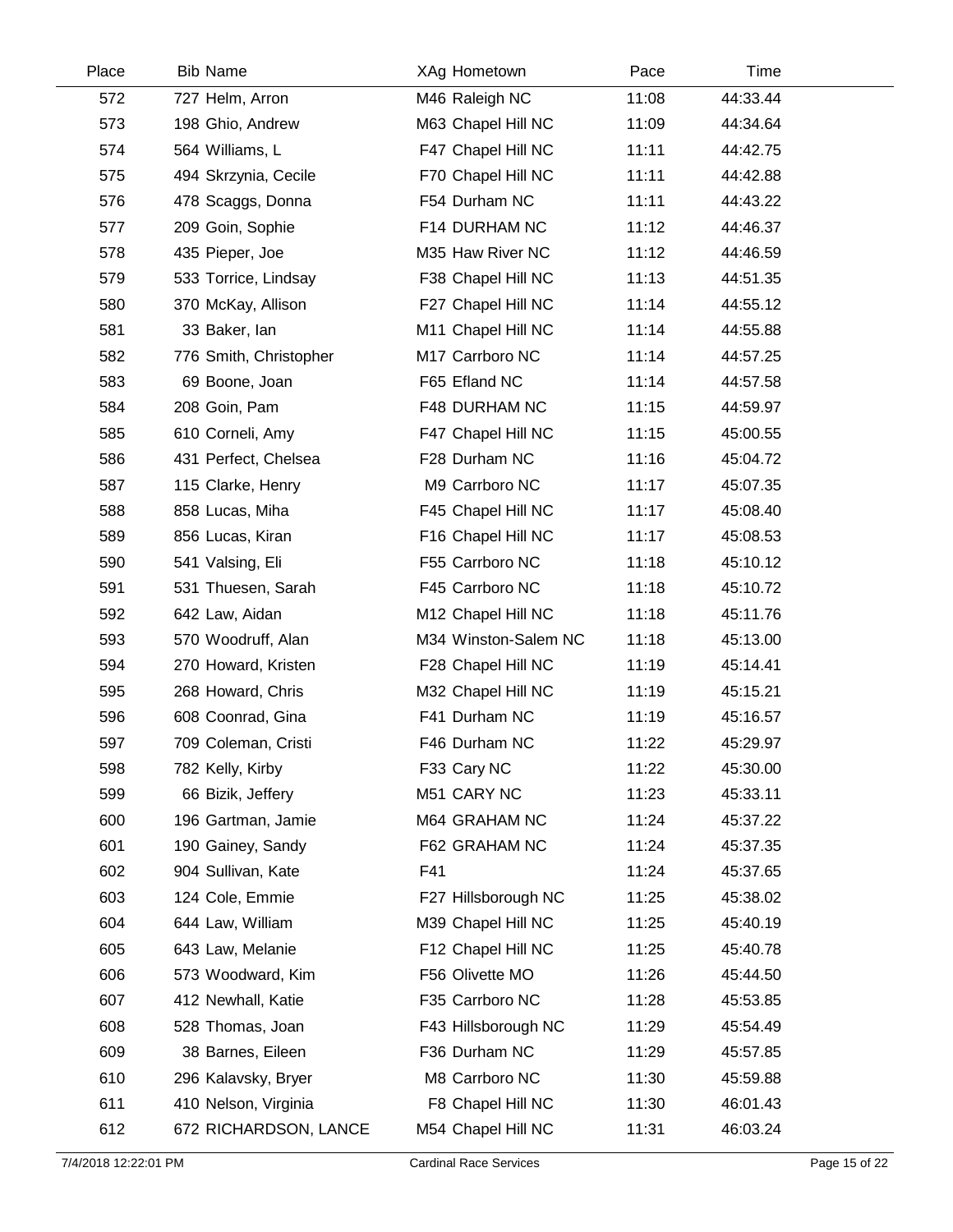| Place | <b>Bib Name</b>         | XAg Hometown        | Pace  | Time     |  |
|-------|-------------------------|---------------------|-------|----------|--|
| 613   | 83 Buchanan, Brianne    | F39 Carrboro NC     | 11:31 | 46:03.53 |  |
| 614   | 328 Lewis, Kristen      | F33 Chapel Hill NC  | 11:32 | 46:06.48 |  |
| 615   | 725 Heafner, Greg       | M54 Chapel Hill NC  | 11:33 | 46:10.76 |  |
| 616   | 470 Sadler, Robert      | M46 GRAHAM NC       | 11:33 | 46:12.60 |  |
| 617   | 861 Swinson, Chris      | M50 Sanford NC      | 11:34 | 46:15.50 |  |
| 618   | 859 Davis, Eric         | M56 WAKE FOREST N   | 11:34 | 46:15.67 |  |
| 619   | 484 Scronce, Gabrielle  | F34 Chapel Hill NC  | 11:34 | 46:16.42 |  |
| 620   | 402 morse, david        | m33 Durham NC       | 11:34 | 46:17.90 |  |
| 621   | 885 Pooley, Paul        | M63 Durham NC       | 11:34 | 46:18.00 |  |
| 622   | 364 McCurry, Alice      | F35 Efland NC       | 11:35 | 46:18.14 |  |
| 623   | 414 Nugent, Miles       | M22 Raleigh NC      | 11:35 | 46:20.18 |  |
| 624   | 893 Wolf, Susan         | F65 Chapel Hill NC  | 11:36 | 46:23.52 |  |
| 625   | 34 Baker, James         | M35 Carrboro NC     | 11:37 | 46:26.34 |  |
| 626   | 549 Watson, Teresa      | F55 Chapel Hill NC  | 11:37 | 46:29.16 |  |
| 627   | 659 Nelson, Gregory     | M46 Rougemont NC    | 11:38 | 46:31.83 |  |
| 628   | 635 Kam, Beau           | M13 Rougemont NC    | 11:38 | 46:32.03 |  |
| 629   | 557 WHALEN, CHARLES     | M61 Durham NC       | 11:39 | 46:34.65 |  |
| 630   | 571 Woodward, Brian     | M62 Olivette MO     | 11:39 | 46:35.62 |  |
| 631   | 851 Riggle, Sara        | F54 Chapel Hill NC  | 11:40 | 46:40.07 |  |
| 632   | 408 Nelson, John        | M38 Chapel Hill NC  | 11:43 | 46:53.53 |  |
| 633   | 658 Nelson, Christine   | F59 Rougemont NC    | 11:44 | 46:55.44 |  |
| 634   | 745 simmonds, junior    | M50 Durham NC       | 11:44 | 46:55.80 |  |
| 635   | 94 Casler, Rathiga      | F43 Chapel Hill NC  | 11:44 | 46:56.53 |  |
| 636   | 244 Hazelwood, Don      | M48 Raleigh NC      | 11:47 | 47:06.41 |  |
| 637   | 702 Belza, Kareen       | F41 Carrboro NC     | 11:49 | 47:14.72 |  |
| 638   | 662 Pesetski, Christine | F43 Durham NC       | 11:49 | 47:15.03 |  |
| 639   | 445 Priest, Sarah       | F25 Chapel Hill NC  | 11:51 | 47:22.91 |  |
| 640   | 578 Young, Deb          | F55 Carrboro NC     | 11:53 | 47:31.19 |  |
| 641   | 129 CORKEN, JAMES       | M51 Hillsborough NC | 11:55 | 47:39.46 |  |
| 642   | 163 Engle, Cindy        | F68 Durham NC       | 11:56 | 47:42.09 |  |
| 643   | 490 Shepherd, Jen       | F44 Hillsborough NC | 11:57 | 47:47.79 |  |
| 644   | 525 Telka, Questian     | F36 Chapel Hill NC  | 11:58 | 47:50.44 |  |
| 645   | 890 Greiner, Kristin    | F35 Pittsboro NC    | 12:02 | 48:09.76 |  |
| 646   | 444 Price, Kim          | F51 Chapel Hill NC  | 12:03 | 48:12.63 |  |
| 647   | 131 Cotton, Dave        | M62 Durham NC       | 12:05 | 48:19.95 |  |
| 648   | 728 Ingram, Dave        | M42 Chapel Hill NC  | 12:05 | 48:20.21 |  |
| 649   | 717 dotters-katz, sarah | F34 Chapel Hill NC  | 12:05 | 48:20.32 |  |
| 650   | 559 White, Ashleigh     | F32 Chapel Hill NC  | 12:06 | 48:24.45 |  |
| 651   | 165 Erlien, Janna       | F38 Roanoke VA      | 12:08 | 48:30.19 |  |
| 652   | 164 Erlien, Elliana     | F10 Chapel Hill NC  | 12:08 | 48:30.83 |  |
| 653   | 697 Womack, Jessica     | F33 Durham NC       | 12:08 | 48:31.35 |  |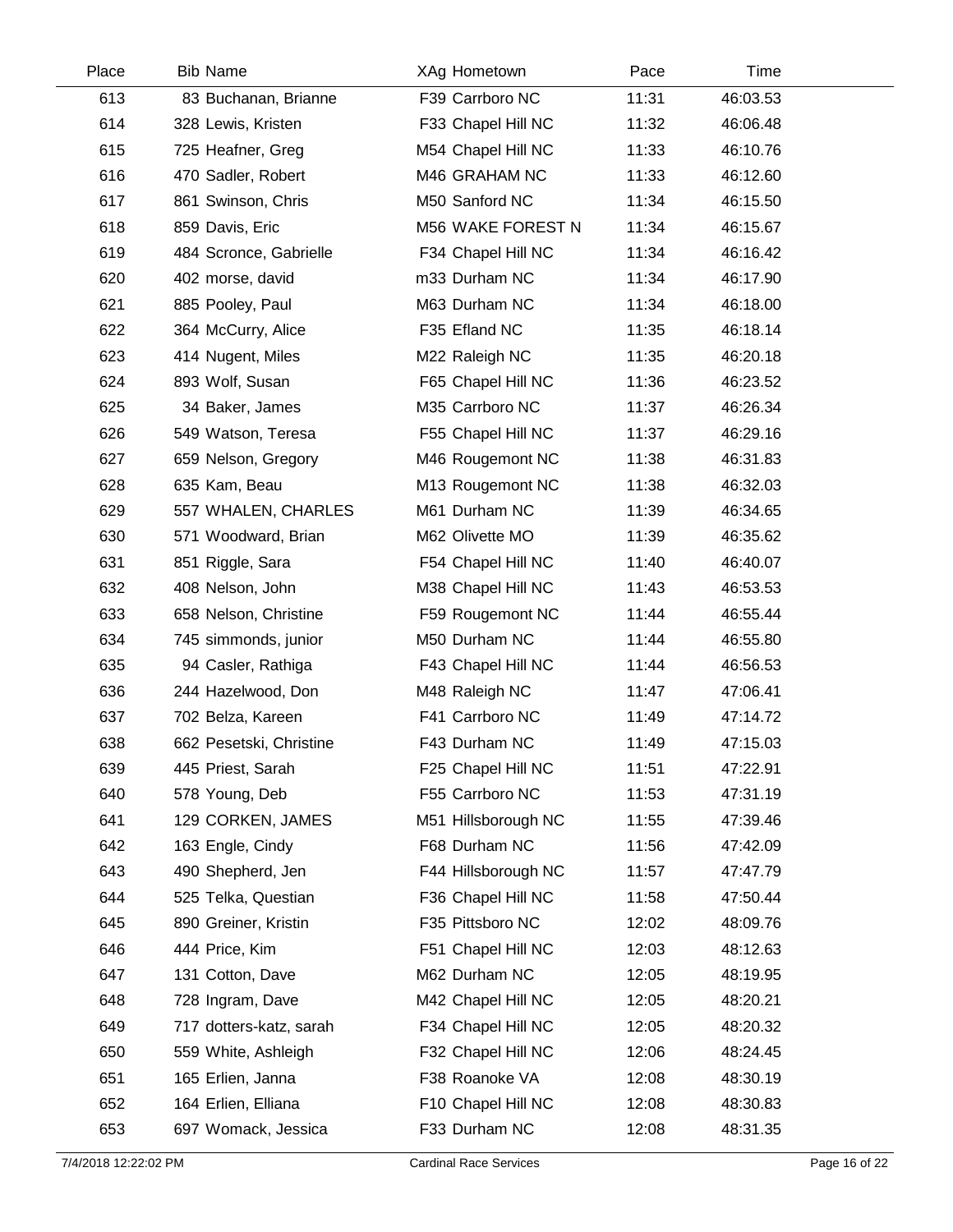| Place | <b>Bib Name</b>              | XAg Hometown        | Pace  | Time     |  |
|-------|------------------------------|---------------------|-------|----------|--|
| 654   | 647 Marcus, Cheryl           | F64 DURHAM NC       | 12:08 | 48:31.72 |  |
| 655   | 459 Riddle, Kirsten          | F31 Durham NC       | 12:08 | 48:33.30 |  |
| 656   | 25 Arnel, Tom                | M55 Carrboro NC     | 12:09 | 48:35.41 |  |
| 657   | 689 Wasser, Kelsey           | F28 Durham NC       | 12:10 | 48:40.00 |  |
| 658   | 245 Heaton, Ruth             | F62 Chapel Hill NC  | 12:11 | 48:44.13 |  |
| 659   | 400 Morgan, Kevin            | M75 Carrboro NC     | 12:12 | 48:47.54 |  |
| 660   | 297 Kankelfritz, Tessa       | F54 Hillsborough NC | 12:12 | 48:48.97 |  |
| 661   | 187 Frosina, Alexandra       | F26 Leesburg VA     | 12:13 | 48:51.76 |  |
| 662   | 432 Perrine, Brian           | M26 Leesburg VA     | 12:13 | 48:52.54 |  |
| 663   | 747 Whitehill, Sarah         | F30 Durham NC       | 12:15 | 48:58.91 |  |
| 664   | 219 Greene, Deb              | F61 Chapel Hill NC  | 12:15 | 49:00.90 |  |
| 665   | 289 Jordan, Joanne           | F63 Chapel Hill NC  | 12:15 | 49:01.25 |  |
| 666   | 566 WILLIS-MCLAMB, AMY       | F41 Efland NC       | 12:18 | 49:13.87 |  |
| 667   | 785 Brubaker, Randall        | M73                 | 12:19 | 49:16.89 |  |
| 668   | 539 Tweedy, Jonathan         | M39 Carrboro NC     | 12:20 | 49:19.38 |  |
| 669   | 651 McNaughton, Michelle     | F44 Carrboro NC     | 12:20 | 49:19.80 |  |
| 670   | 770 Cooke, Jennifer          | F37 Durham NC       | 12:20 | 49:21.01 |  |
| 671   | 869 Powers, Bill             | M83 Chapel Hill NC  | 12:20 | 49:21.61 |  |
| 672   | 325 LeClaire, Deborah        | F40 Hillsborough NC | 12:20 | 49:21.74 |  |
| 673   | 201 Giffin, Zac              | M27 Durham NC       | 12:23 | 49:32.87 |  |
| 674   | 833 Partner, Kelly           | F29 Durham NC       | 12:23 | 49:33.14 |  |
| 675   | 803 Beattie, Kirsten         | F36 Durham NC       | 12:23 | 49:33.17 |  |
| 676   | 75 Bresler, Lynne            | F59 Chapel Hill NC  | 12:24 | 49:35.28 |  |
| 677   | 903 Jenkins, Keenan          | M27 Carrboro NC     | 12:24 | 49:37.68 |  |
| 678   | 824 Van Ark, Gwen            | F54 Carrboro NC     | 12:25 | 49:40.45 |  |
| 679   | 304 Kelchner, David          | M64 Durham NC       | 12:25 | 49:41.95 |  |
| 680   | 101 Chavis, Alexandra        | F32 Angier NC       | 12:26 | 49:42.53 |  |
| 681   | 12 Alexander, Ben            | M17 Chapel Hill NC  | 12:26 | 49:45.50 |  |
| 682   | 626 Hart, Robert             | M64 Chapel Hill NC  | 12:27 | 49:49.44 |  |
| 683   | 409 Nelson, Sarah Beth       | F33 Chapel Hill NC  | 12:28 | 49:51.23 |  |
| 684   | 661 Pedraza, Elizabeth       | F34 Chapel Hill NC  | 12:29 | 49:54.94 |  |
| 685   | 855 Meyers, Alexandra        | F9 Chapel Hill NC   | 12:29 | 49:55.12 |  |
| 686   | 854 Meyers, Jessica          | F39 Chapel Hill NC  | 12:29 | 49:55.35 |  |
| 687   | 167 Faccidomo, Sara          | F42 Chapel Hill NC  | 12:29 | 49:56.56 |  |
| 688   | 895 Ginocchio, Jessica       | F29 Chapel Hill NC  | 12:31 | 50:02.15 |  |
| 689   | 174 Fields, Timothy          | M30 Durham NC       | 12:31 | 50:03.23 |  |
| 690   | 510 Stoneking, Keaton        | M31 Carrboro NC     | 12:31 | 50:04.28 |  |
| 691   | 511 Stoneking, Kelly         | F41 Carrboro NC     | 12:31 | 50:04.69 |  |
| 692   | 829 Yoder, Nancy             | F62 Chapel Hill NC  | 12:33 | 50:10.78 |  |
| 693   | 36 Bakthavatchalam, Devikala | F28 Cary NC         | 12:33 | 50:13.59 |  |
| 694   | 654 Mizelle, Cecelia         | F20 Chapel Hill NC  | 12:34 | 50:14.75 |  |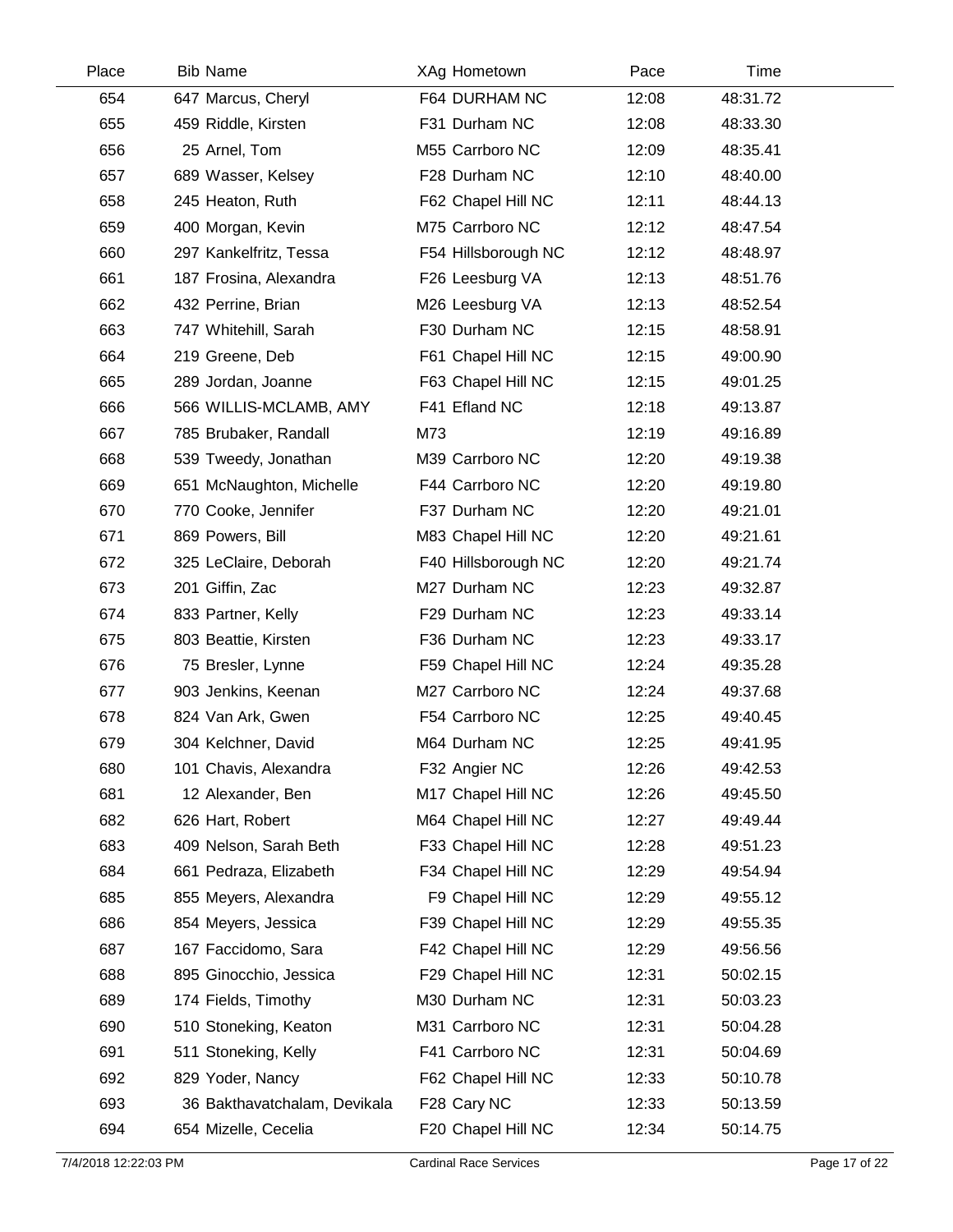| Place | <b>Bib Name</b>         | XAg Hometown        | Pace  | Time     |  |
|-------|-------------------------|---------------------|-------|----------|--|
| 695   | 438 Polasek, Melissa    | F37 Chapel Hill NC  | 12:38 | 50:31.11 |  |
| 696   | 230 Hackney, Loretta    | F49 Chapel Hill NC  | 12:39 | 50:35.66 |  |
| 697   | 234 hansley, susie      | f48 Durham NC       | 12:39 | 50:37.85 |  |
| 698   | 372 Mclaughlin, Jessica | F42 Creedmoor NC    | 12:41 | 50:42.91 |  |
| 699   | 371 McLaughlin, David   | M52 Creedmoor NC    | 12:41 | 50:43.25 |  |
| 700   | 242 Hawes, LaDeane      | F54 Chapel Hill NC  | 12:42 | 50:49.37 |  |
| 701   | 358 Matti, Clare        | F56 Durham NC       | 12:44 | 50:55.77 |  |
| 702   | 590 BAKER, LYNDA        | F67 Chapel Hill NC  | 12:45 | 50:59.95 |  |
| 703   | 760 Langsam, Kim        | F41 Chapel Hill NC  | 12:45 | 51:00.82 |  |
| 704   | 624 Hadley, Roberta     | f41 Durham NC       | 12:46 | 51:02.18 |  |
| 705   | 318 Lane, Carolyn       | F57 Durham NC       | 12:46 | 51:02.50 |  |
| 706   | 759 Langsam, Drew       | M44 Chapel Hill NC  | 12:46 | 51:02.68 |  |
| 707   | 122 Cobert, Joseph      | M37 Carrboro NC     | 12:48 | 51:12.04 |  |
| 708   | 155 Der, Caitlin        | F29 Chapel Hill NC  | 12:49 | 51:15.18 |  |
| 709   | 107 Chikofsky, Janet    | F27 Chapel Hill NC  | 12:49 | 51:15.39 |  |
| 710   | 290 Jordan, Patti       | F59 Carrboro NC     | 12:51 | 51:23.86 |  |
| 711   | 810 Varblow, Linda      | F63 Chapel Hill NC  | 12:51 | 51:25.52 |  |
| 712   | 538 Tsin, Judith        | F58 Chapel Hill NC  | 12:51 | 51:25.63 |  |
| 713   | 127 Conolly, Rory       | M70 Chapel Hill NC  | 12:59 | 51:57.54 |  |
| 714   | 839 Joseph, Sarah       | F41 Chapel Hill NC  | 12:59 | 51:57.56 |  |
| 715   | 311 Kimbell, Julia      | F57 Chapel Hill NC  | 13:00 | 51:58.31 |  |
| 716   | 784 Liss, Jamie         | M6 Chapel Hill NC   | 13:02 | 52:07.58 |  |
| 717   | 336 liss, jason         | m41 Chapel Hill NC  | 13:02 | 52:07.76 |  |
| 718   | 532 Torres, Andrea      | F27 Carrboro NC     | 13:03 | 52:12.03 |  |
| 719   | 183 Flowers, Bryan      | M42 Carrboro NC     | 13:03 | 52:12.65 |  |
| 720   | 818 Cotton, Matthew     | M22 Chapel Hill NC  | 13:03 | 52:13.37 |  |
| 721   | 836 Teta, Ronda         | F47 Pittsboro NC    | 13:04 | 52:16.45 |  |
| 722   | 835 Teta, James         | M48 Pittsboro NC    | 13:04 | 52:16.90 |  |
| 723   | 171 Ferrell, Heather    | F43 CARY NC         | 13:04 | 52:17.64 |  |
| 724   | 206 Glen, Christina     | F28 Durham NC       | 13:04 | 52:17.98 |  |
| 725   | 768 Bucurel, Heather    | F34 Carrboro NC     | 13:05 | 52:18.48 |  |
| 726   | 817 Cotton, John        | M53 Chapel Hill NC  | 13:05 | 52:18.71 |  |
| 727   | 719 Durr, Amy           | F51 Chapel Hill NC  | 13:06 | 52:22.18 |  |
| 728   | 271 Howes, Cathy        | F56 Chapel Hill NC  | 13:06 | 52:22.74 |  |
| 729   | 231 Hakimi, Shabnam     | F34 Chapel Hill NC  | 13:07 | 52:28.19 |  |
| 730   | 572 Woodward, Kerri     | F27 DURHAM NC       | 13:07 | 52:28.26 |  |
| 731   | 343 Maclay, Michelle    | F51 Pittsboro NC    | 13:09 | 52:34.86 |  |
| 732   | 176 Finkle, Joanne      | F48 Durham NC       | 13:09 | 52:36.69 |  |
| 733   | 172 Fields, Courtney    | F31 Hillsborough NC | 13:10 | 52:39.30 |  |
| 734   | 173 Fields, Debra       | F55 Hillsborough NC | 13:10 | 52:39.71 |  |
| 735   | 682 SUMMERS, JANICE     | F57 Chapel Hill NC  | 13:10 | 52:41.96 |  |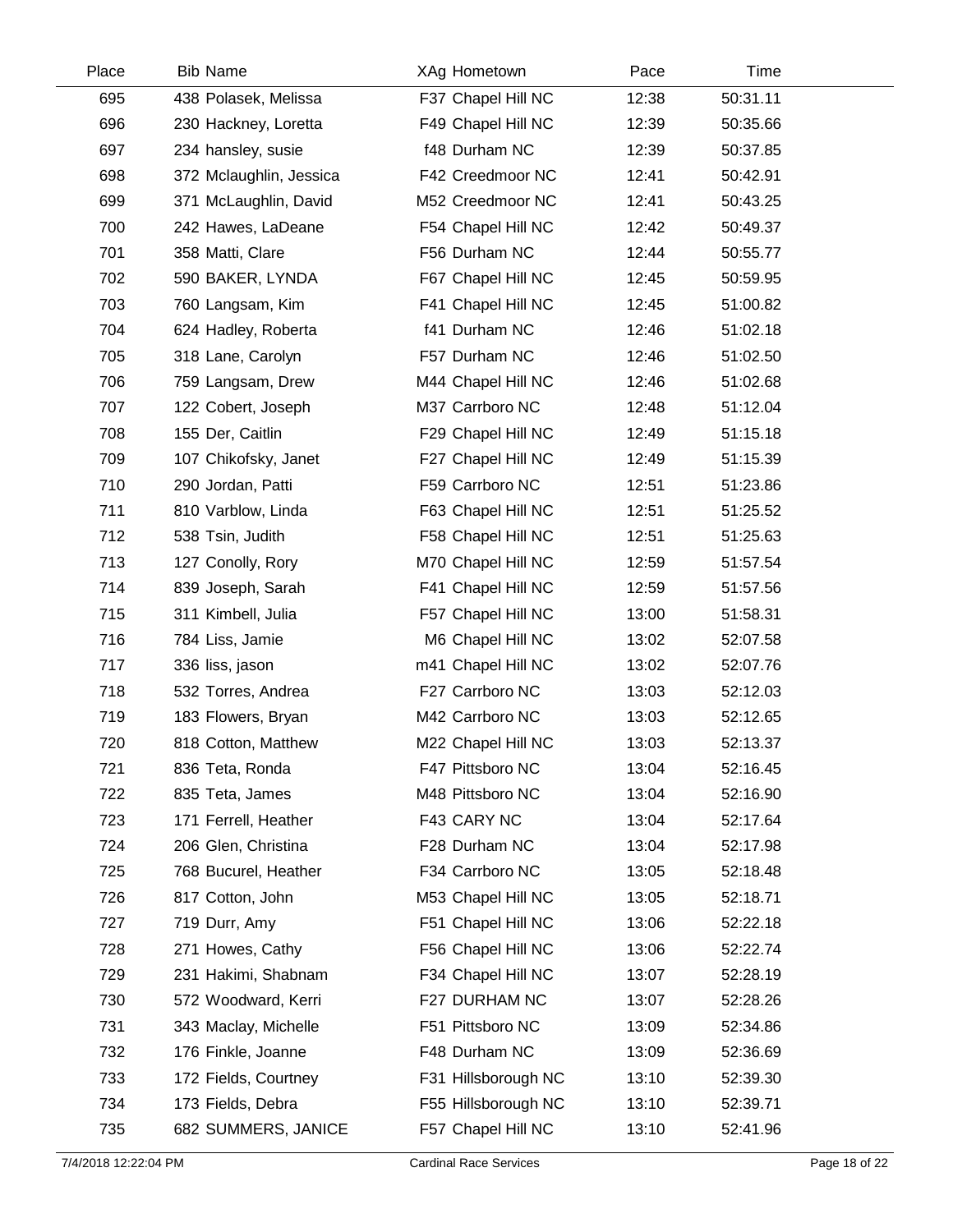| Place | <b>Bib Name</b>          | XAg Hometown         | Pace  | Time     |  |
|-------|--------------------------|----------------------|-------|----------|--|
| 736   | 632 Irby, Crystal        | F38 Durham NC        | 13:11 | 52:42.59 |  |
| 737   | 20 Andruejol, Eva-marie  | F29 Carrboro NC      | 13:12 | 52:46.75 |  |
| 738   | 620 foster, julie        | F45 Carrboro NC      | 13:12 | 52:47.05 |  |
| 739   | 741 Ratner, Shana        | F38 Carrboro NC      | 13:12 | 52:47.69 |  |
| 740   | 775 Louder, Tawnya       | F47 Chapel Hill NC   | 13:12 | 52:47.72 |  |
| 741   | 366 Mcglauflin, Elli     | F35 Chapel Hill NC   | 13:12 | 52:48.70 |  |
| 742   | 640 Lake, James          | M50 Chapel Hill NC   | 13:13 | 52:51.55 |  |
| 743   | 229 Haake, Mary          | F40 Chapel Hill NC   | 13:15 | 53:01.48 |  |
| 744   | 884 Young, Debbie        | F48 Chapel Hill NC   | 13:19 | 53:14.01 |  |
| 745   | 200 Gibson, Melody       | F44 Durham NC        | 13:19 | 53:14.25 |  |
| 746   | 157 Dougherty, James     | M46 Carrboro NC      | 13:19 | 53:17.12 |  |
| 747   | 595 Brown, Tymon         | M18 Durham NC        | 13:22 | 53:29.48 |  |
| 748   | 286 Jensen, Melissa      | F32 Chapel Hill NC   | 13:26 | 53:45.88 |  |
| 749   | 407 Nagy, Gaby           | F29 Morrisville NC   | 13:27 | 53:46.15 |  |
| 750   | 334 Lippy, Jeffrey       | M54 Mebane NC        | 13:27 | 53:46.83 |  |
| 751   | 421 Osman, Amira         | F41 Durham NC        | 13:27 | 53:47.26 |  |
| 752   | 148 Deese, Christy       | F46 GRAHAM NC        | 13:27 | 53:49.96 |  |
| 753   | 333 Lippy, Christine     | F50 Mebane NC        | 13:28 | 53:50.10 |  |
| 754   | 354 Marston, Kimberly    | F34 Carrboro NC      | 13:28 | 53:51.09 |  |
| 755   | 295 Kader, Emily         | F38 Chapel Hill NC   | 13:28 | 53:51.69 |  |
| 756   | 103 Chavis, Eddie        | M33 Raleigh NC       | 13:29 | 53:55.66 |  |
| 757   | 594 Brown, Timothy       | M54 Durham NC        | 13:32 | 54:07.66 |  |
| 758   | 188 Frosina, Michelle    | F54 Leesburg VA      | 13:34 | 54:17.58 |  |
| 759   | 267 Horn, Kaira          | F20 DURHAM NC        | 13:36 | 54:22.22 |  |
| 760   | 111 Chnupa, Christine    | F47 Hillsborough NC  | 13:36 | 54:22.68 |  |
| 761   | 284 Jankoviak, Jeanette  | F29 Durham NC        | 13:36 | 54:25.05 |  |
| 762   | 622 Garrett, Sean        | M30 Durham NC        | 13:36 | 54:25.51 |  |
| 763   | 436 Plambeck, Mary Ann   | F52 Hillsborough NC  | 13:38 | 54:31.01 |  |
| 764   | 216 Gosselin, Tracy      | F47 Carrboro NC      | 13:38 | 54:31.04 |  |
| 765   | 901 Stephenson, Adelaide | F8 Carrboro NC       | 13:39 | 54:35.15 |  |
| 766   | 898 Stephenson, Ann      | F46 Carrboro NC      | 13:39 | 54:35.61 |  |
| 767   | 321 Lauterborn, Robert   | M82 Chapel Hill NC   | 13:41 | 54:42.63 |  |
| 768   | 440 Pontious, Emily      | F35 Hillsborough NC  | 13:43 | 54:53.43 |  |
| 769   | 95 Caspin-wagner, Keren  | F45 Chapel Hill NC   | 13:45 | 54:59.92 |  |
| 770   | 883 Kearsley, Chad       | M52 Durham NC        | 13:47 | 55:06.71 |  |
| 771   | 739 Nycum, Lars          | M55 Winston-Salem NC | 13:47 | 55:09.56 |  |
| 772   | 104 Chavis, Jennifer     | F33 Raleigh NC       | 13:53 | 55:32.37 |  |
| 773   | 281 Jackson, Emily       | F32 Chapel Hill NC   | 13:56 | 55:45.43 |  |
| 774   | 547 Wallace, Teri        | F55 Chapel Hill NC   | 13:56 | 55:45.83 |  |
| 775   | 338 Litchfield, Tennyson | M8 Carrboro NC       | 13:57 | 55:48.52 |  |
| 776   | 337 Litchfield, Brian    | M42 Carrboro NC      | 14:01 | 56:04.52 |  |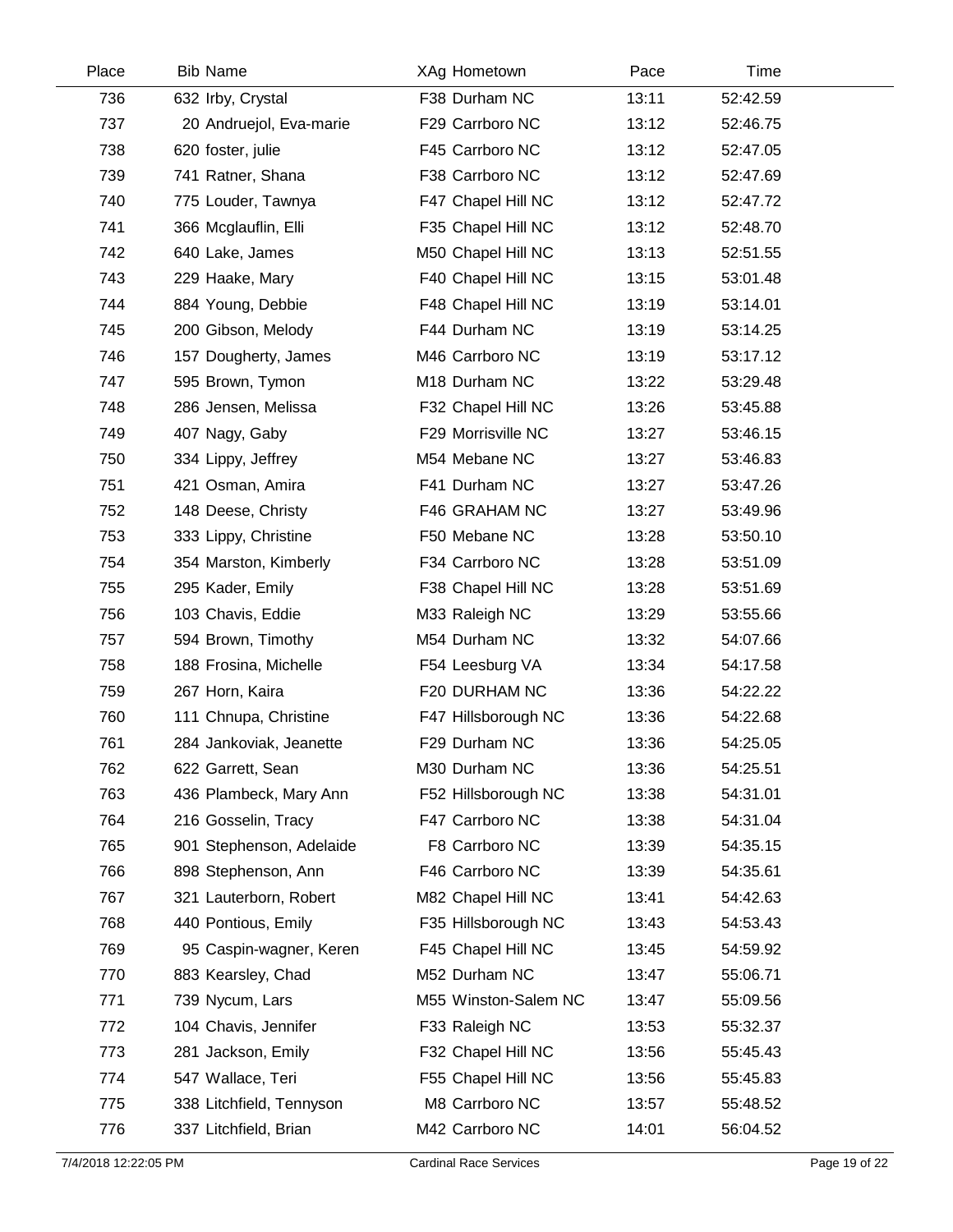| Place | <b>Bib Name</b>         | XAg Hometown       | Pace  | Time        |  |
|-------|-------------------------|--------------------|-------|-------------|--|
| 777   | 161 Edwards, Ellen      | F31 Haw River NC   | 14:02 | 56:08.69    |  |
| 778   | 762 Hammel, Kacey       | F40 Carrboro NC    | 14:11 | 56:45.26    |  |
| 779   | 763 Crncic, Ivanna      | F7 Carrboro NC     | 14:11 | 56:45.64    |  |
| 780   | 367 McGlothlin, Stacey  | F31 Snow Camp NC   | 14:11 | 56:45.84    |  |
| 781   | 646 Lowery, Kay         | F45 Durham NC      | 14:12 | 56:49.47    |  |
| 782   | 845 McMillan, Christina | F30 Carrboro NC    | 14:16 | 57:05.15    |  |
| 783   | 362 Mcclung, Julia      | F46 DURHAM NC      | 14:16 | 57:05.52    |  |
| 784   | 486 Seider, Danielle    | F39 Chapel Hill NC | 14:20 | 57:19.06    |  |
| 785   | 553 Webb, Kristi        | F61 Chapel Hill NC | 14:20 | 57:21.19    |  |
| 786   | 16 Alexander, Megan     | F12 Chapel Hill NC | 14:23 | 57:30.12    |  |
| 787   | 347 Malkin, Robert      | M56 Raleigh NC     | 14:28 | 57:52.70    |  |
| 788   | 346 Malkin, Rebekah     | F24 Raleigh NC     | 14:28 | 57:53.02    |  |
| 789   | 631 Hines, Allanah      | F35 Durham NC      | 14:30 | 57:58.83    |  |
| 790   | 430 Pedersen, Kurt      | M52 Chapel Hill NC | 14:33 | 58:11.96    |  |
| 791   | 427 Pavilonis, Helen    | F47 Durham NC      | 14:33 | 58:13.93    |  |
| 792   | 693 White, Emma         | F18 Durham NC      | 14:34 | 58:14.91    |  |
| 793   | 513 Sturgeon, Mary      | F56 Carrboro NC    | 14:37 | 58:26.71    |  |
| 794   | 243 Haywood, Marion     | F71 Chapel Hill NC | 14:38 | 58:33.04    |  |
| 795   | 676 Schliebe, Karl      | M38 Chapel Hill NC | 14:41 | 58:42.46    |  |
| 796   | 121 Cobert, Andrea      | F36 Carrboro NC    | 14:41 | 58:44.18    |  |
| 797   | 597 Cardona, Danielle   | F47 Chapel Hill NC | 14:41 | 58:44.87    |  |
| 798   | 186 French, Sally       | F48 Chapel Hill NC | 14:42 | 58:47.16    |  |
| 799   | 153 DeMasi, Natalie     | F27 Chapel Hill NC | 14:42 | 58:49.52    |  |
| 800   | 227 Gusmano, Sarah      | F31 Carrboro NC    | 14:45 | 59:00.90    |  |
| 801   | 21 Apperson, Emily      | F24 Chapel Hill NC | 14:46 | 59:02.72    |  |
| 802   | 22 Apperson, Karen      | F54 Chapel Hill NC | 14:46 | 59:02.97    |  |
| 803   | 374 mcnulty, james      | m37 Whitsett NC    | 14:47 | 59:06.94    |  |
| 804   | 561 Wice, Kelly         | F27 Carrboro NC    | 14:48 | 59:11.40    |  |
| 805   | 913 Chanis, Berlinda    | F <sub>54</sub>    | 14:51 | 59:23.99    |  |
| 806   | 102 Chavis, Ed          | M56 Angier NC      | 14:51 | 59:24.02    |  |
| 807   | 451 Rankin, Katie       | F68 Carrboro NC    | 14:57 | 59:47.48    |  |
| 808   | 548 Walling, Leslie     | F41 Chapel Hill NC | 14:57 | 59:48.17    |  |
| 809   | 843 Murphy, Maura       | F56 Chapel Hill NC | 15:05 | 01:00:18.17 |  |
| 810   | 842 Hipps, Anna         | F39 Chapel Hill NC | 15:05 | 01:00:18.90 |  |
| 811   | 368 McGuire, Catherine  | F29 Durham NC      | 15:05 | 01:00:19.44 |  |
| 812   | 258 Hinton, Pam         | F65                | 15:07 | 01:00:26.19 |  |
| 813   | 251 Hetherington, Jean  | F66 Chapel Hill NC | 15:13 | 01:00:50.64 |  |
| 814   | 250 Hetherington, Emma  | F33 athens GA      | 15:13 | 01:00:51.07 |  |
| 815   | 291 Joyce, Lisa         | F39 Durham NC      | 15:14 | 01:00:54.71 |  |
| 816   | 692 White, Brook        | F39 Durham NC      | 15:15 | 01:00:59.96 |  |
| 817   | 225 Gunn, Elizabeth     | F51 Carrboro NC    | 15:17 | 01:01:09.37 |  |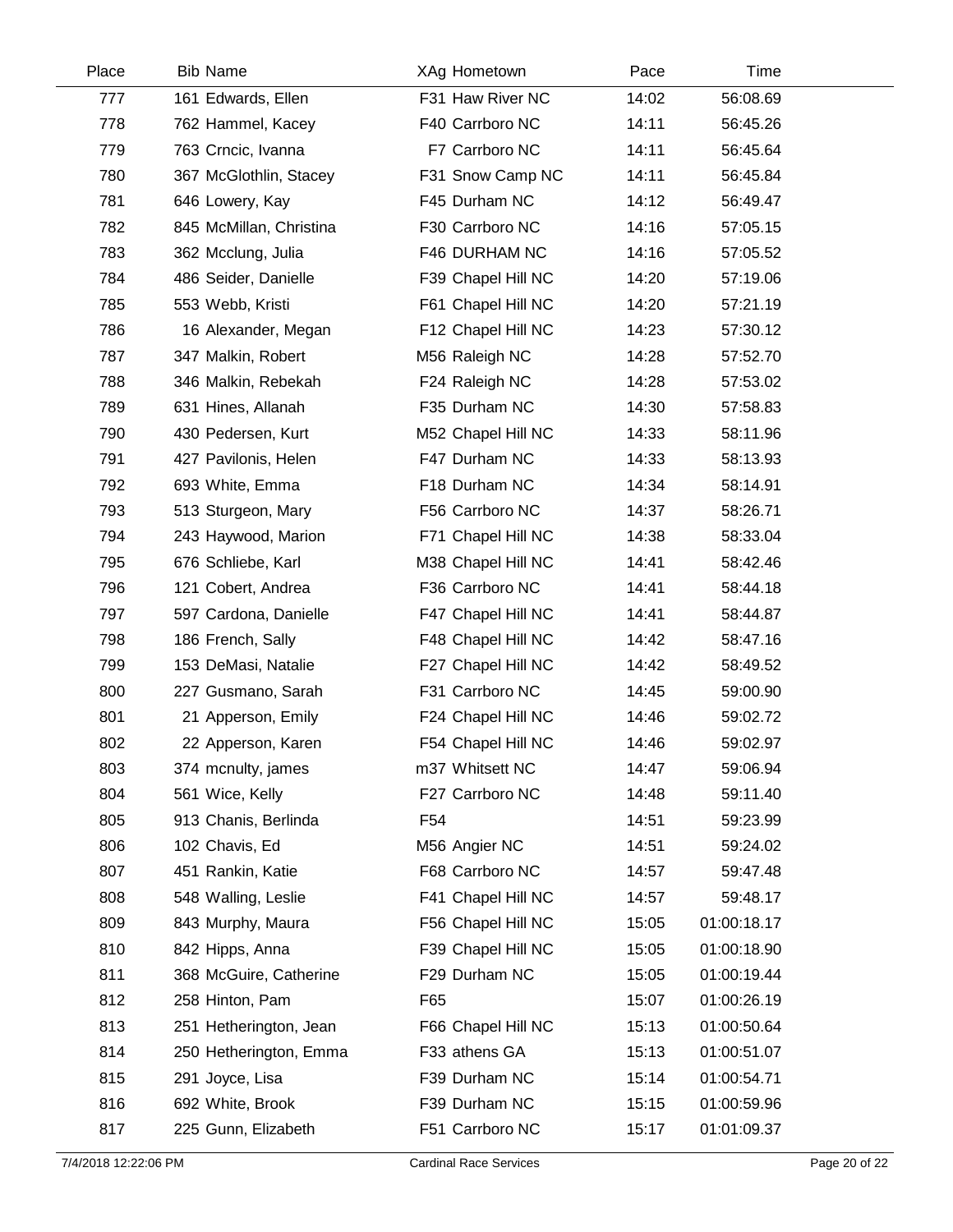| Place | <b>Bib Name</b>               | XAg Hometown       | Pace  | Time        |  |
|-------|-------------------------------|--------------------|-------|-------------|--|
| 818   | 730 kohout, Melissa           | F52 Carrboro NC    | 15:21 | 01:01:22.95 |  |
| 819   | 220 Greene, Jessica           | F50 Chapel Hill NC | 15:28 | 01:01:53.15 |  |
| 820   | 633 Jaromin, Christina        | F39 Durham NC      | 15:43 | 01:02:50.52 |  |
| 821   | 902 Dixon, Lisa               | F56 Raleigh NC     | 15:43 | 01:02:51.56 |  |
| 822   | 79 Brown, Amy                 | F46 Durham NC      | 15:47 | 01:03:09.33 |  |
| 823   | 263 Holder, Holly             | F26 Durham NC      | 15:48 | 01:03:12.30 |  |
| 824   | 439 Pollock, Kelly            | F46 Chapel Hill NC | 15:49 | 01:03:14.21 |  |
| 825   | 39 Barnes, Patricia           | F66 Chapel Hill NC | 15:52 | 01:03:26.17 |  |
| 826   | 349 Mansouri, Saara           | F31 Chapel Hill NC | 16:00 | 01:04:01.04 |  |
| 827   | 482 Schubert, Nancy           | F56 Chapel Hill NC | 16:09 | 01:04:34.90 |  |
| 828   | 507 Spang, Barb               | F70 Chapel Hill NC | 16:09 | 01:04:35.57 |  |
| 829   | 96 Cassely, Mary Beth         | F51 Chapel Hill NC | 16:18 | 01:05:10.21 |  |
| 830   | 453 Rape, Marie               | F56 Chapel Hill NC | 16:18 | 01:05:10.36 |  |
| 831   | 85 Buse, John                 | M59 Chapel Hill NC | 16:18 | 01:05:11.27 |  |
| 832   | 627 Hayman, Dixie             | F56 Apex NC        | 16:19 | 01:05:15.47 |  |
| 833   | 691 west, tracey              | F65 Chapel Hill NC | 16:20 | 01:05:18.13 |  |
| 834   | 416 OBrien, Lynne             | F67 Carrboro NC    | 16:20 | 01:05:18.35 |  |
| 835   | 152 DeMasi, John              | M59 Chapel Hill NC | 16:20 | 01:05:21.55 |  |
| 836   | 151 DeMasi, Janina            | F56 Chapel Hill NC | 16:20 | 01:05:21.76 |  |
| 837   | 849 Blevins, Lisa             | F55 CARY NC        | 16:21 | 01:05:22.91 |  |
| 838   | 145 Day, Kay                  | F64 Durham NC      | 16:33 | 01:06:10.24 |  |
| 839   | 51 Bell, Gerald               | F80 Chapel Hill NC | 16:36 | 01:06:22.58 |  |
| 840   | 11 Alani, Arzina              | F57 Chapel Hill NC | 16:39 | 01:06:34.47 |  |
| 841   | 752 Lachiewicz, Ave           | F66 Chapel Hill NC | 16:39 | 01:06:35.92 |  |
| 842   | 729 Kachgal, Tara             | F48 Chapel Hill NC | 16:48 | 01:07:11.92 |  |
| 843   | 822 Wertley-Rotenberry, Julia | F47 Chapel Hill NC | 16:51 | 01:07:23.60 |  |
| 844   | 360 Mcbarnette, Camilla       | F59 Durham NC      | 16:57 | 01:07:47.72 |  |
| 845   | 463 Rose, Cindy               | F67 Mebane NC      | 17:03 | 01:08:13.22 |  |
| 846   | 448 Pynaker, Nicole           | F36 Chapel Hill NC | 17:09 | 01:08:34.83 |  |
| 847   | 744 selinger, rachel          | F37 Chapel Hill NC | 17:09 | 01:08:34.94 |  |
| 848   | 76 Bright, Gini               | F67 Chapel Hill NC | 17:09 | 01:08:36.18 |  |
| 849   | 501 Smar, Tricia              | F31 Durham NC      | 17:26 | 01:09:44.23 |  |
| 850   | 914 Burdekin, Kate            | F31                | 17:26 | 01:09:44.23 |  |
| 851   | 253 Hicks, Freda              | F45 Chapel Hill NC | 18:15 | 01:12:58.79 |  |
| 852   | 499 SLAVINSKY, FRAN           | F66 Apex NC        | 18:27 | 01:13:47.91 |  |
| 853   | 498 SLAVINSKY, Chrissy        | F39 Durham NC      | 18:27 | 01:13:48.70 |  |
| 854   | 497 SLAVINSKY, BILL           | M68 Apex NC        | 18:29 | 01:13:55.12 |  |
| 855   | 910 Ramsey, Teresa            | F60 Durham NC      | 18:44 | 01:14:55.45 |  |
| 856   | 125 Columbos, Marilyn         | F51 Durham NC      | 18:44 | 01:14:55.87 |  |
| 857   | 87 Cabrera, Rebeca            | F49 Chapel Hill NC | 18:44 | 01:14:56.41 |  |
| 858   | 233 Hamilton, Deanna          | F54 Durham NC      | 19:20 | 01:17:20.85 |  |